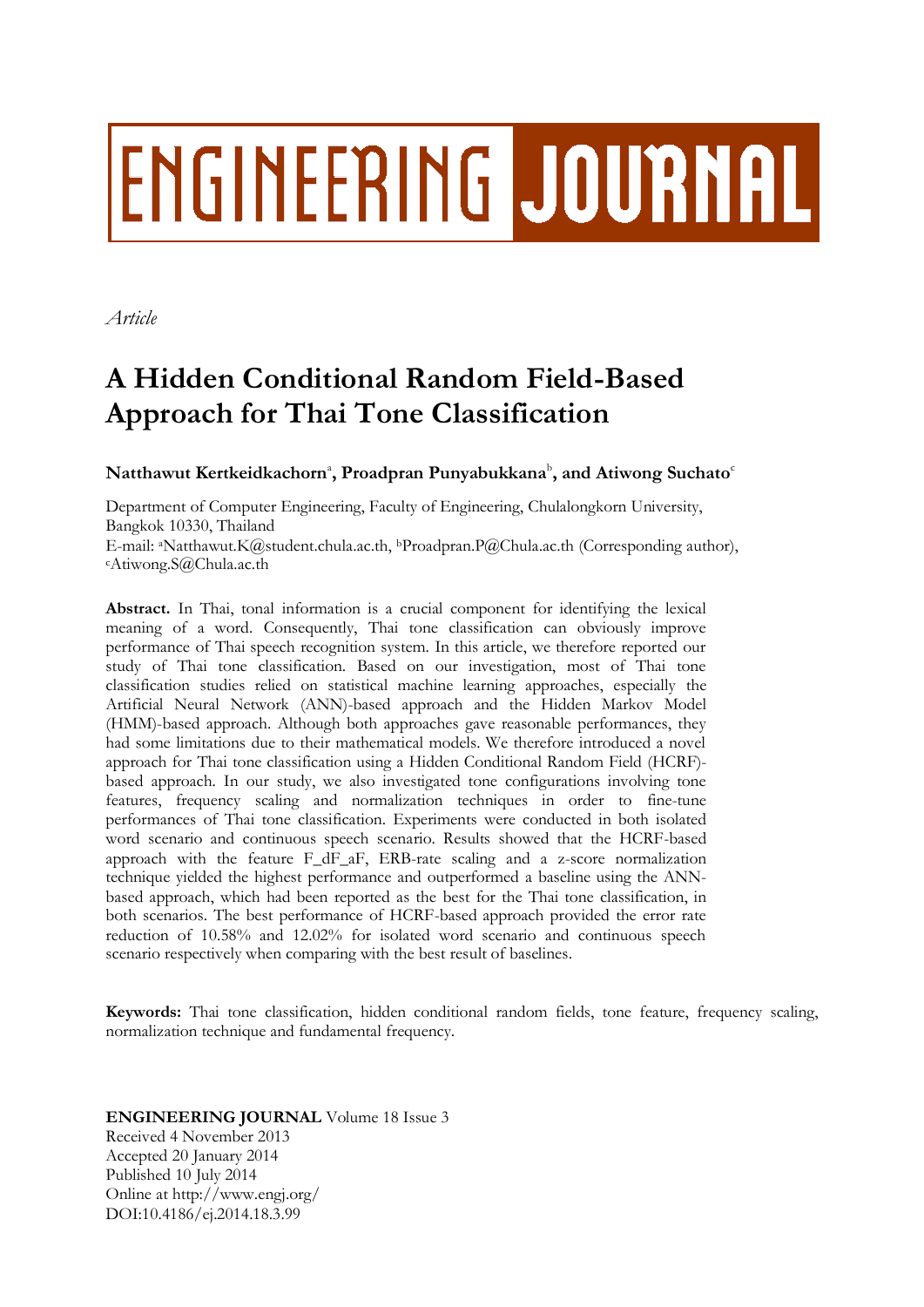#### **1. Introduction**

Most of the modern approaches for constructing an automatic speech recognition (ASR) system are statistical machine learning-based approaches with spectral-based features. Although the approaches achieve highly results in general [1, 2, 3], the results still are not satisfying in case of tonal languages. Generally, an ASR system generates candidate hypotheses of possible words based on spectral information without considering tone information, which provides tonal sound in tonal languages. Consequently, ignoring tone information degrades a performance of ASR system evidently for tonal languages since some candidate hypotheses do not have a unique meaning. For example /ka:/ in Thai, it has five different meanings, including 'a kind of grass', 'galangal', 'to kill', 'to trade' and 'a leg'. In order to differentiate the meaning of word, therefore, tone information plays a key role because in tonal languages tone information not only expresses prosody or pragmatic information as usual but also conveys information, which characterizes the lexical meaning. As a result, incorporating tone information into ASR systems is widely attended by many researchers [4, 5] because it can improve a capability of ASR system for tonal languages. Nonetheless, it is still challenged that how we can obtain tone information, which is highly accurate. Therefore, a studying of tone classification is necessary to provide tone information correctly. In this article, we focus on studying a tone classification in Thai scenario.

In Thai, there are several studies investigating the tone classification problem [6, 7, 8, 9, 10]. Most of them rely on non-sequential discriminative classifier approaches, such as Logistic Regression-based approach, Artificial Neural Network (ANN) based approach and Support Vector Machine (SVM) based approach, in which acoustic feature vectors at various position of speech segment are extracted dependently in order to optimize classifier's parameters. As reported in  $[6, 7, 8]$ , fundamental frequency  $(F_0)$ values and their derivative usually are selected to represent acoustic feature vectors, which use for identifying tones. Even though acoustic features are represented by  $F_0$  values and their derivative in many studies, considering study in [6, 7, 8], we found that individual positions in speech segments for extracting acoustic feature vectors in each study are different. It leads to the individual positions in speech segment selection problem that which positions in speech segments is suitable for a tone classification task. Therefore, the non-sequential discriminative classifier approach is highly complicated to find appropriate acoustic feature vectors [11]. There is another study avoiding the individual positions in speech segment selection problem by using a Hidden Markov Model (HMM)-based approach [10]. A Hidden Markov Model (HMM)-based approach relied on a Hidden Markov Model (HMM)-based classifier. A HMM-based classifier is a sequential-based classifier so it can efficiently support sequential feature vectors. Consequently, a Hidden Markov Model (HMM)-based approach does not need to consider that which positions in speech segments are appropriate for extracting acoustic features. However, a HMM-based approach still has some drawbacks especially due to the independence assumption problem, as reported in study [12] since a Hidden Markov model is a generative model. A generative model generally needs to model relations between states, between observations and between those states and those observations for describing how those observations were generated by those states so a generative model is very complicating for training and inference. In order to make the computation of training and inference feasibly, some assumptions were assigned for reducing complexities of model. In case of a Hidden Markov model, two assumptions were assigned. The first assumption is that an observation was generated from a corresponding state only. The second assumption is a Markov property assumption. The Markov property assumed that a current state depended on a previous state. Based on these two assumptions, they leads to that each observation was generated independently. However in a HMM-based system for a tone classification task, two adjacent observations usually have overlapping regions when we extract features so the independence assumption that each observation was generated independently is wrong.

Based upon our review, we therefore choose a Hidden Conditional Random Field (HCRF)-based approach proposed by [12] in our study. There are three advantages of HCRF-based approach beyond other approaches in previous works; 1) a HCRF-based classifier is a sequential model which can easily apply to sequential data, especially  $F_0$ 's value and their derivative, so feature selection methods were simplified, 2) the HCRF-based classifier does not need to assume the independence assumption like HMM-based classifier since the HCRF-based classifier use feature functions to capture relations among observations instead of defining the independence assumption as reported by [12] and 3) the HCRF-based classifier has hidden states, which can capture an intrinsic sub-structure of acoustic cues that dramatically thoroughly changes in each syllable.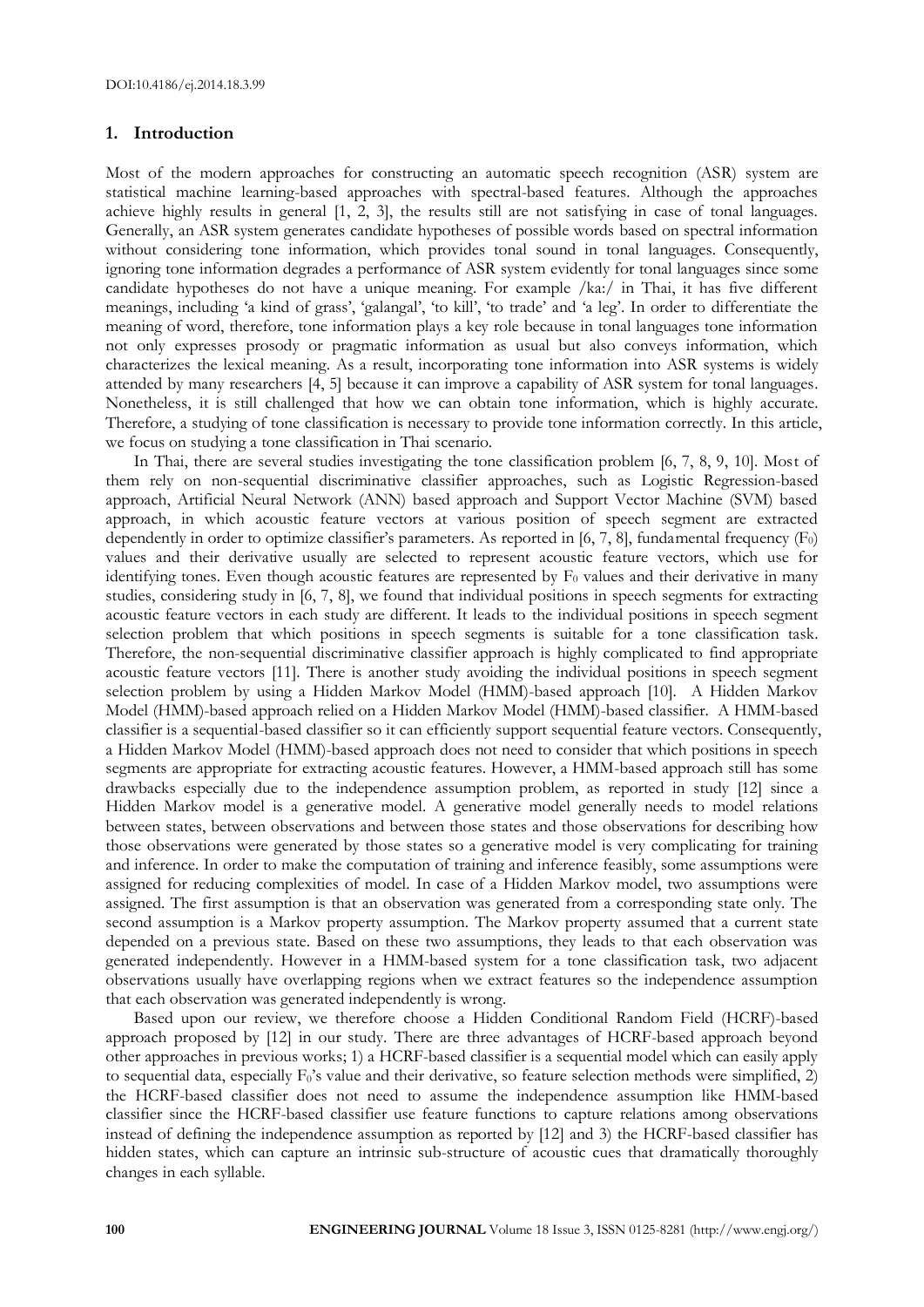In this article, we introduced a study on Thai tone classification using a HCRF-based approach and also investigated three tone configurations regarding tone features, frequency scaling and normalization techniques. Note that, despite widely known knowledge that tone perception relates to information beyond  $F_0$ 's values, tone features in our study are scoped such that they are limited to features involving with  $F_0$ 's contours, F<sub>0</sub>'s values and their derivatives. Those three configurations are widely studied in Thai tone classification since there are some evidences in studies [6, 7, 8] showed that tuning those three configurations directly affected performance of Thai tone classification. We therefore had taken those three configurations into account. The rest of article is organized as follows. We briefly presented the overview of Thai tone in section 2 and the related literatures in section 3. Section 4 introduced HCRF. In the following section, we reported our speech corpora in the experiments; Section 6 presented the data preparation method. In section 7 and 8, we described the experiments and the results as well as the discussion respectively. Eventually, we concluded our study in the last section.

#### **2. Background Knowledge**

Components of sound system in Thai comprise of consonantal sound, vowel sound and tonal sound, which could compose to be a syllabic unit. Syllable structure in Thai is  $C_i(C_i)V(.)(C_f)^T$  where 'C' is an initial consonant, 'C<sub>i</sub>' is a final consonant, 'V' is a vowel, ':' is a length of vowel and T represents a tone.

There are 33 consonants, which are 21 consonants  $(C_i)$  and 12 cluster consonants  $(C_iC_i)$  as well. Those 33 consonants can be an initial consonant. However, in case of final consonants  $(C_f)$ , there are only 9 possible consonants, which can appear at the final consonant position.

Vowels in Thai consist of 18 monophthongs and 6 diphthongs. In monopthongs, there are 9 qualitative differences and each of them has two quantitative differences of which duration are short and long. Diphthongs also have two quantitative differences, which are similar to monophthongs, but there are only three qualitative differences.

In Thai, there are five different tones: the mid tone, the low tone, the high tone, the rising tone and the falling tone. By their  $F_0$  movements, these tones were categorized into two groups which are static tones and dynamic tones according to Luksaneeyanawin's study [14]. In static tone group, there are three tones: mid tone, low tone and high tone. They are considered as static tones because  $F_0$  movements are relatively stable whereas the  $F_0$  movements of the other group which consists of falling and rising tones are relatively dynamic.  $F_0$  movements of the falling tone change from upward direction to downward direction while  $F_0$ movements of the rising tone are reverse. Figure 1 shows the average of  $F_0$  movements of five Thai tones in citation form, which were normalized by syllable duration, from a male Thai native speaker as reported in [13].



Fig. 1. The  $F_0$  contours of five Thai tones in citation form [13].

In case of the continuous speech, the  $F_0$  contours in Fig. 1 were shortly degraded their shapes because of adjacent syllables, especially the preceding and the following syllables. Figure 2 showed  $F_0$  movements of the five tones in the continuous speech, which were uttered by the same speaker in citation form. The deformation of  $F_0$  movements leads to the difficulty of tone discrimination in continuous speech. Considering Figs. 1-2, we can see that  $F_0$  movements in isolated speech and continuous speech are different. Therefore, we investigated Thai tone classification tasks in both scenarios.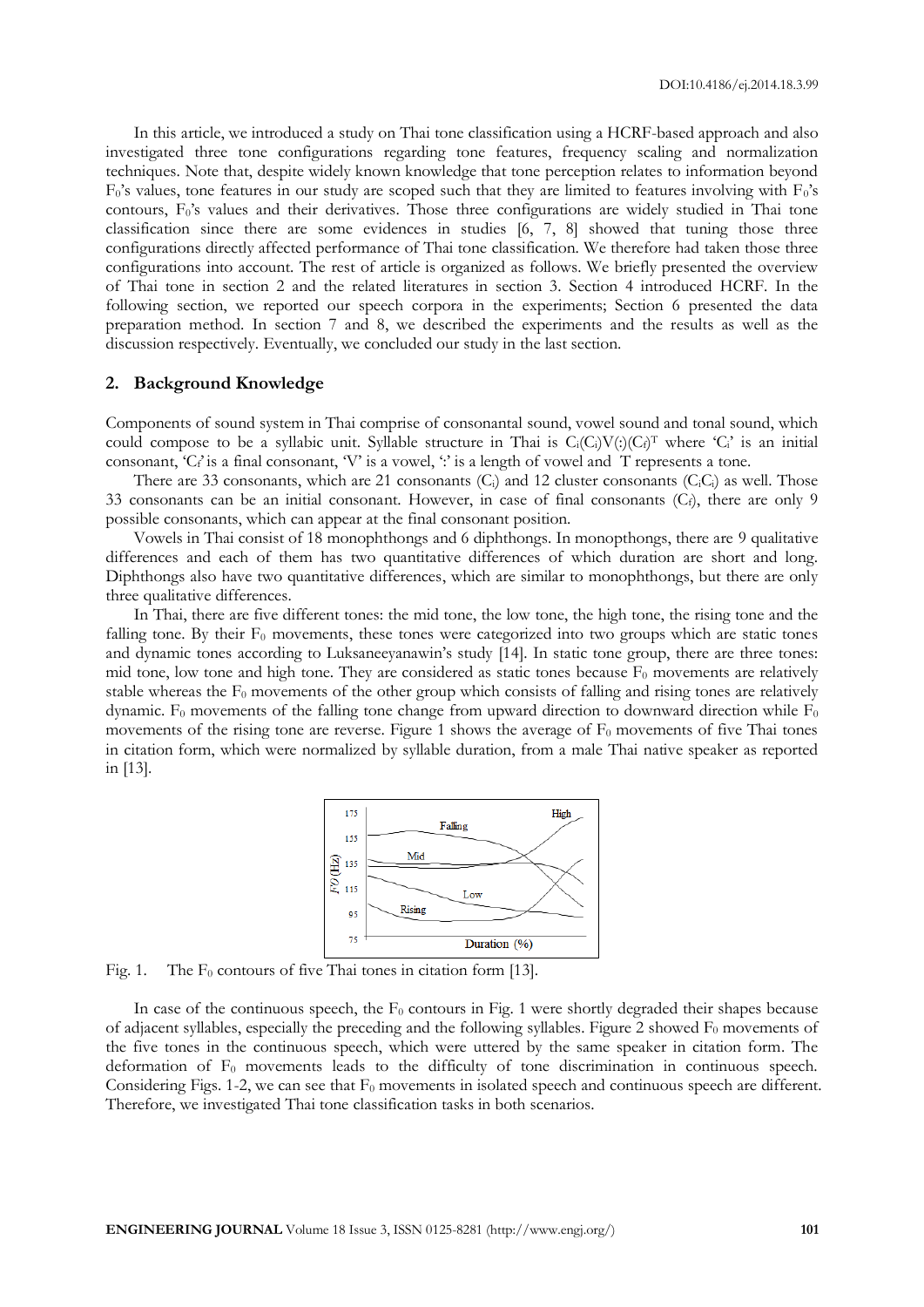

Fig. 2. The  $F_0$  contours of five Thai tones in continuous speech [13].

# **3. Literature Reviews**

In this section, we reviewed and discussed literatures of tone classification and tone recognition in tonal languages, especially in Chinese Vietnamese and Thai.

In Chinese, there are many dialects, such as Mandarin, Cantonese and Taiwanese. Therefore, tone classification and tone recognition in Chinese are widely studied and attended by many researchers. Lee et al. [15] proposed tone recognition for isolated Cantonese syllables. They introduced acoustic features relating to relative pitch level, temporal pitch variation and duration. The relative pitch level is represented by  $F_0$  values at initial position and final position of syllable's duration. For temporal pitch variation, the average changing of  $F_0$  values is measured. Energy drop rate was used to represent duration features since duration and energy drop rate are highly correlated as reported in [15]. Acoustic features were used to optimize statistical parameter for constructing tone classification relied on an ANN-based approach. Their results showed that in case of speaker-dependent they achieved accuracy of 89% and in case of speakerindependent they acquired accuracy of 87.6%. Jian [16] investigated effect of energy movements for Taiwanese tone classification. Although F<sub>0</sub> values alone can identify most of Taiwanese tones, some tones in Taiwanese still cannot differentiate. Considering Taiwanese tones, especially between short falling and long falling, he found that  $F_0$  movements alone cannot distinguish the tones correctly. Hence he introduced energy movement model, which based upon the ADSR (Attack, Decay Sustain and Release) model. His analysis results showed that energy movements which based on ADSR model can significantly improve Taiwanese tone classification successfully. Xu et al. [17] investigated Mandarin tone recognition using an ANN-based approach.  $F_0$  values at middle of each segment which obtained from dividing tone segment into small segments varied from 1 to 16 were selected to represent acoustic features. They achieved accuracy of over 90%. Tian et al. [18] studied tone recognition in Chinese using a HMM-based approach and a Gaussian Mixture Model (GMM) based approach with Fractionalized model of  $F_0$  values and their derivative. The best result of their experiments obtained from a GMM-based with Fractionalized model of F<sup>0</sup> values and their derivative which was estimated from only 4 subsections of tone segment. As a result, they concluded that to identify Chinese tones, the approximate some parts of tone contour are sufficient enough. Dong et al. [19] conducted a study to find the best configuration for Mandarin tone recognition system. Their study is interested in 3 configurations: 1)  $F_0$  detection, 2)  $F_0$  Extraction and 3) Classifier. In the first configuration, three methods: autocorrelation method, cross-correlation method and cepstrum method, for detecting  $F_0$  were compared. In the second configuration, they inspected the feature extraction consisting of the feature selection and the feature normalization. In the last configuration, they examined classifiers, between Multi-Layer Perceptron (MLP) based classifier and SVM-based classifier, that which one is appropriate to classify Chinese tone. The results showed that autocorrelation method outperformed the other methods and z-normalization techniques yield better performance than other normalization methods as well as SVM with RBF kernel is the best classifier.

In Vietnamese tone recognition; Nguyen et al. [20] proposed a system for identifying Vietnamese tones. A HMM-based approach with  $F_0$  values and their derivative and energy of speech signal is used to construct a Vietnamese tone recognition system. Moreover, normalization techniques also were taken into account carefully in order to reduce variation of speakers. The accuracy of system was 70.44%. In case that the gender of speakers was known, the accuracy of system increased up to 72.83%. Besides, Nguyen et al. [5] continued their study in [20]. The Vietnamese tone models from study in [20] are applied to a Vietnamese speech recognition system. As a result, the performance of Vietnamese speech recognition system is significantly improved.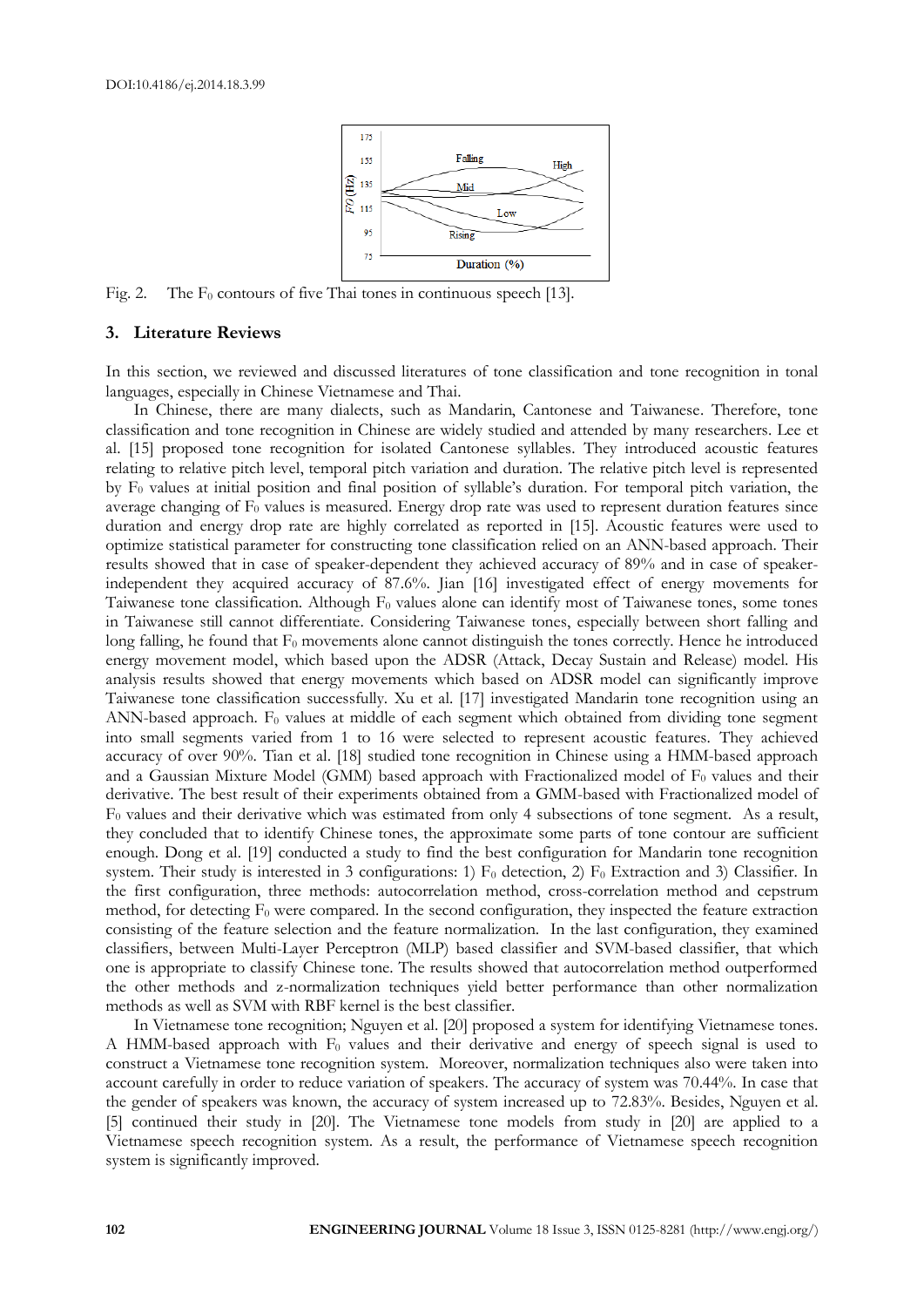In Thai, there are many approaches [6, 7, 8, 9, 10] regarding Thai tone classification. Tungthangthum [10] introduced a tone recognition system in Thai. His investigation is to study an effect of vowels to Thai tones. In his experiment,  $F_0$  values were extracted from vowel interval by an autocorrelation method and then were used to optimize parameters of tone recognition system based on a HMM-based approach. The best result of his experiment was accuracy of 91%. Consequently, he concluded that tonal sound and vowel sound are independent and a tone in one's vowel can utilize to identify tone in another one. Nevertheless, his study was conducted on one male speaker and only some vowels. After that, Thubthong et al. [6] continued to deeply investigate in Thai tone recognition from Tungthangthum [10]. Thubthong's study is to examine Thai tone in isolated syllables and further explore an effect of vowels and consonants as well. They found that  $F_0$  values in some vowels, especially between monophthong and diphthong, are slightly different and final consonants also hold critical information which evidently influences  $F_0$  contour. Moreover, they introduced Thai tone recognition system using an ANN-based approach. They also proposed three feature sets for recognizing Thai tones. In the first and the second feature sets came from study in  $[10]$  and the third feature set consisted of  $F_0$  values at initial and final position of syllable segment and delta  $F_0$  (dF<sub>0</sub>), which is the rate at which the  $F_0$  values changes with time, at position 20%, 40%, 60% and 80% of syllabic duration were also proposed. In contrast with Tungthangthum [10], they conduct a study with speaker independence so normalization techniques should be considered in order to eliminate variation among speakers. They therefore used average value of  $F_0$  values in each speaker to reduce variation on speakers. Their result showed that the third feature set give the best performance. Thubthong et al. continued their empirical study involving constructing Thai tone recognition system for continuous speech scenario in [7]. Three acoustic feature sets are proposed. In the first acoustic feature set, four coefficients of  $3<sup>rd</sup>$  degree polynomial obtaining from fitting  $F_0$  values through syllable segment are selected. The second acoustic feature set is similar to the third acoustic feature set in [6], which was reported as the best in their previous work. The final acoustic feature set is the combination of the first and the second feature set of their previous work in [6], which consisted of five  $F_0$  values and five dF<sub>0</sub> values. By the way, the positions of syllabic duration are slightly different. The selected positions for the third acoustic feature set in study [7] are at 0%, 25%, 50%, 75% and 100% of syllabic durations. In this study, they also used an ANN-based approach which is similar to their previous study in [6]. Furthermore, they investigated effect of frequency scales and normalization techniques. Hertz, Semi-Tone and ERB-rate are chosen to study frequency scaling effect. Mean normalization technique and Z-score normalization technique are compared for normalizing  $F_0$  values in order to reduce variation among speakers. The best result that they obtained was the third acoustic feature set with ERB-rate scale and Z-score normalization technique. However, Tan et al. [8] studied the tone classification as same as in Thubthong et al. [7]. They conducted the same study with different speech corpus but their finding and Thubthong are not consistence. The best result in Tan's experiment was the third acoustic feature set with Semi-tone scale and Mean normalization technique. Their system acquired accuracy of 72.21%. Besides, another finding is that final consonant information can improve a performance of tone classification system. When the final consonant information was given, they achieved accuracy of 77.13%. Therefore, they concluded that although tone information relied in vowel part, consonant part still has some significant role in enhancing a Thai tone classification system. Their results also conform to Thubthong et al. [7] that final consonants hold crucial information about Thai tone. Recently, Maleerat et al. [9] conduct experiments on classifying isolated Thai tones by using a MLP-based approach. Their experiments are similar to Thubthong et al. [6] but there is a difference that they combine three feature sets which proposed in [6] into one acoustic feature set. Their system yield accuracy of 91.4%.

Based upon reviewed list above, we can roughly group methods to classify tones into 2 groups: nonsequential-based discriminative classifier and sequential-based generative classifier. In non-sequential-based discriminative classifier, many machine learning approaches such as ANN-based approach, approach, MLPbased approach and SVM-based approach were applied to a tone classification task. Nevertheless, because of the feature selection and feature extraction procedure, it is still complicated to construct an appropriate acoustic feature vector which can perfectly represent the speech data. The feature selection and feature extraction procedure for a non-sequential-based discriminative classifier are to transform the speech data into an acoustic feature vector by some criteria so many various criteria are proposed for extracting an acoustic feature vector from the speech data. However, this method had some drawback reported in [11] that the speech data, which is time series data, is represented by one acoustic feature vector. Therefore, it will not only cause some information lost if the criteria are not tightly defined for constructing the acoustic feature vector but also the selected acoustic feature vector may not reflect the true nature of speech data. For example, in the studies  $[6, 7, 8, 9]$ ,  $F_0$  values and their derivative are used but positions of syllabic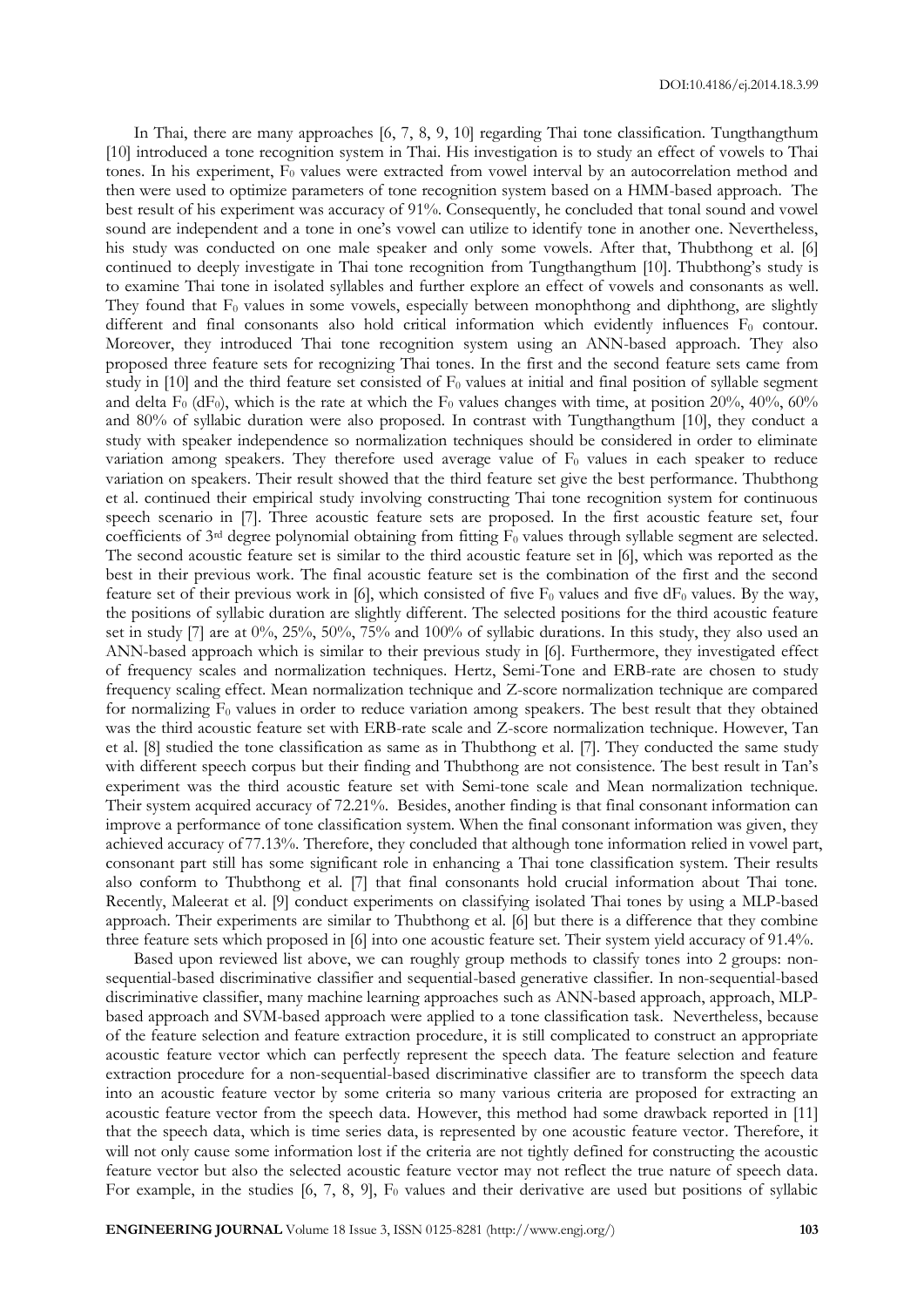segment for extracting  $F_0$  values and their derivative are different. Therefore, it led to a question which position in syllabic segment is better for extracting  $F_0$  values and their derivative. Besides, adding other acoustic features are difficulty possible due to the same problem. In sequential-based generative classifier, the popular method is to use a HMM-based approach. Although the feature selection and feature extraction procedure for HMM-based approach are easier than non-sequential-based discriminative classifier since criteria using to select acoustic features are simplified by characteristic of model which can handle time series data well, there is still an assumption, in particular the independence assumption, that is not suitable for classification task. Based on mathematical model of HMM-based approach, The HMM-based approach is a generative model so they have a strong independence assumption, which assumed that observations in different times are independence as reported in [3, 12, 21]. In fact, the independence assumption is not correct since there is some overlapping between each observation as we can notice from overlapping time between speech frames. However, adding complicated acoustic features to an HMM-based approach is possible by concatenating all acoustic features selected into a long acoustic feature vectors. Therefore a HMM-based approach is easier to add other acoustic features than non-sequential-based discriminative classifier but it will violate the independence assumption caused by model since the actual correlation between each feature is unknown [21]. Note that the independence assumption will not occur in a discriminative classifier.

In this study, we therefore selected a sequential discriminative classifier which acquired both advantages of sequential classifier and discriminative model called Hidden Conditional Random Fields (HCRF) based approach. Although the HCRF-based approach can easily incorporate other acoustic features into feature vectors without causing a problem as report in [22], we limit acoustic tone features to  $F_0$  values and their derivative in other to fairly evaluate the performance of Thai tone classification when comparing with a HMM-based approach and an ANN-based approach.

# **4. Hidden Conditional Random Fields**

A hidden conditional random field (HCRF) model is a sequential discriminative model introduced by Gunawardana et al. [12], and usually use for classifying a class or label of sample sequence. The HCRF model is extended from Conditional Random Fields (CRF) model, which firstly were proposed by Lafferty [21], by incorporating hidden states into CRF model. Consequently, the HCRF model can capture intrinsic relations, which abrupt change in speech signal, by hidden states. There are many successful cases in applying the HCRF model to speech recognition, in particular a phoneme classification task [12] and a phoneme recognition task [3]. In both studies, the HCRF-based approach significantly outperforms any state of the art techniques. Comparing the HCRF model with the previous model for tone classification and tone recognition based on our reviews, we found that there are four advantages for applying a HCRF-based approach for tone classification. The first advantage is that the HCRF model is a sequential model supporting feature vector sequences. As a result, it is not worried about which positions of speech segment are appropriate for extracting acoustic features. In the next advantage, the HCRF model is a discriminative model, which modeled probability distributions by the conditional probability directly. Therefore, the model was relaxed the independence assumption among state sequences, which was usually occurred in generative models, in particular a HMM model. The third advantage of the HCRF model is that the model does not get stuck with the label bias problem as introduced by Lafferty [21]. The label bias problem is that the state, which has few outgoing transition, is likely to be selected to be the best choice without considering actual observation sequences. However, unlike other sequential discriminative models, especially Maximum Entropy Markov Model (MEMM) model, the HCRF model do not suffer from the label bias problem because the HCRF model modeled transition weights by single partition without taking every transition probability of states into account. The last advantage is the HCRF model was augmented by hidden states. Therefore, the HCRF model can capture intrinsic variation change of speech signal that the CRF-based model cannot capture.

An HCRF model [12] is defined as follows:

$$
p(w|\,o;\lambda) = \frac{1}{z(o;\lambda)} \sum_{s \in w} \exp\{\lambda \cdot f(w,s,o)\}
$$
 (1)

where wis a class of input sequence and o represents an observation sequence of input sample, which corresponds to class w. *s* is hidden state sequences and  $\lambda$  represents a parameter of model.  $f(w, s, o)$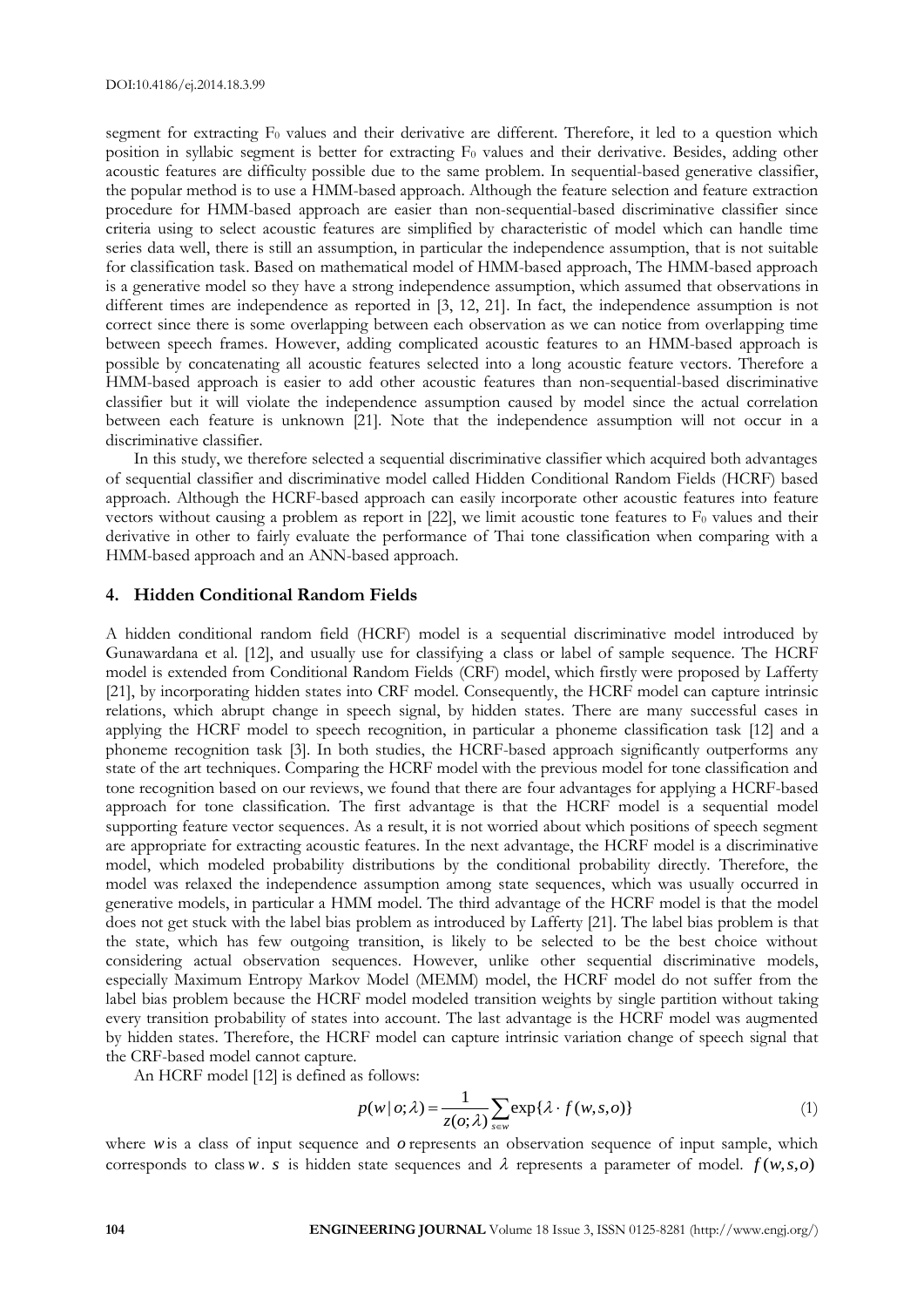denotes a feature function represented the relation of model and  $z(o; \lambda)$  is normalization portion used to normalized probability as defined in Eq. (2).

$$
z(o; \lambda) = \sum_{w,s \in w} \exp\{\lambda \cdot f(w,s,o)\}
$$
 (2)

Feature functions directly affected the performance of HCRF model because they defined the graphical structure of model. If the graphical structure of model is not suitable for the task, we cannot achieve the reasonable performance of HCRF model. Therefore, selecting feature functions are very important. In our study, feature functions, which proposed by Gunawardana [12], are chosen because the feature functions are successful to classify phoneme as report in [3, 22]. The feature functions comprised of transition function and state function. In Eq. (3) and Eq. (4), transition feature functions were defined. Eq. (5) to Eq. (7) denoted state feature functions.

$$
f_w^{LM}(w, s, o) = \delta(w = w')
$$
\n(3)

$$
f_{ss'}^{T_r}(w,s,o) = \sum_{t=1}^T \delta(s_{t-1} = s) \delta(s_t = s')
$$
\n(4)

$$
f_s^{Occ}(w, s, o) = \sum_{t=1}^{T} \delta(s_t = s') \tag{5}
$$

$$
f_s^{M1}(w, s, o) = \sum_{t=1}^{T} \delta(s_t = s) o_t
$$
 (6)

$$
f_s^{M2}(w,s,o) = \sum_{t=1}^T \delta(s_t = s) o_t^2
$$
 (7)

where w denoted class of input sequence and o represented an observation sequence, which corresponded to class w.  $s_t$  was a state at time t in hidden state sequences s and  $o_t$  was an observation at frame t.  $\delta(\cdot)$ was an indicator function, which was activated to equal 1 when the condition in the function was true. Otherwise, indicator function returned 0.

# **5. Speech Corpora**

In our study, we conducted our experiments on two speech corpora, the isolated word speech corpus and the continuous speech corpus. Each corpus was used for studying a Thai tone classification in each condition. The detail of each corpus was described in the following sub-section.

#### **5.1. Isolated Word Speech Corpus**

To study Thai tone classification in isolated word scenario, the isolated word speech corpus was constructed. The isolated word speech corpus was collected from twelve Thai native speakers, six males and six females whose age 21 to 22 years old. Speakers were invited to provide their speech audio in the recording room. Speakers were asked to utter 22 words with 5 different Thai tones as shown in Table 1. Hence, the isolated word speech corpus has totally 1,320 tone samples and there were 264 samples for each tone. The Shure SM58 Unidirectional Dynamic Microphone was used to record all utterances. The sampling rate was set at 44.1 kHz with 16 bit PCM and all files were saved in the MS wav format. In order to obtain the high quality of audio, some criteria are assigned. If Signal to Noise Ratio (SNR) of audio was less than 30dB or the maximum amplitude of audio was clip, a speaker was asked to re-record until the conditions were completed. After the recording process, the speech data was phonetically segmented and transcribed carefully by hand.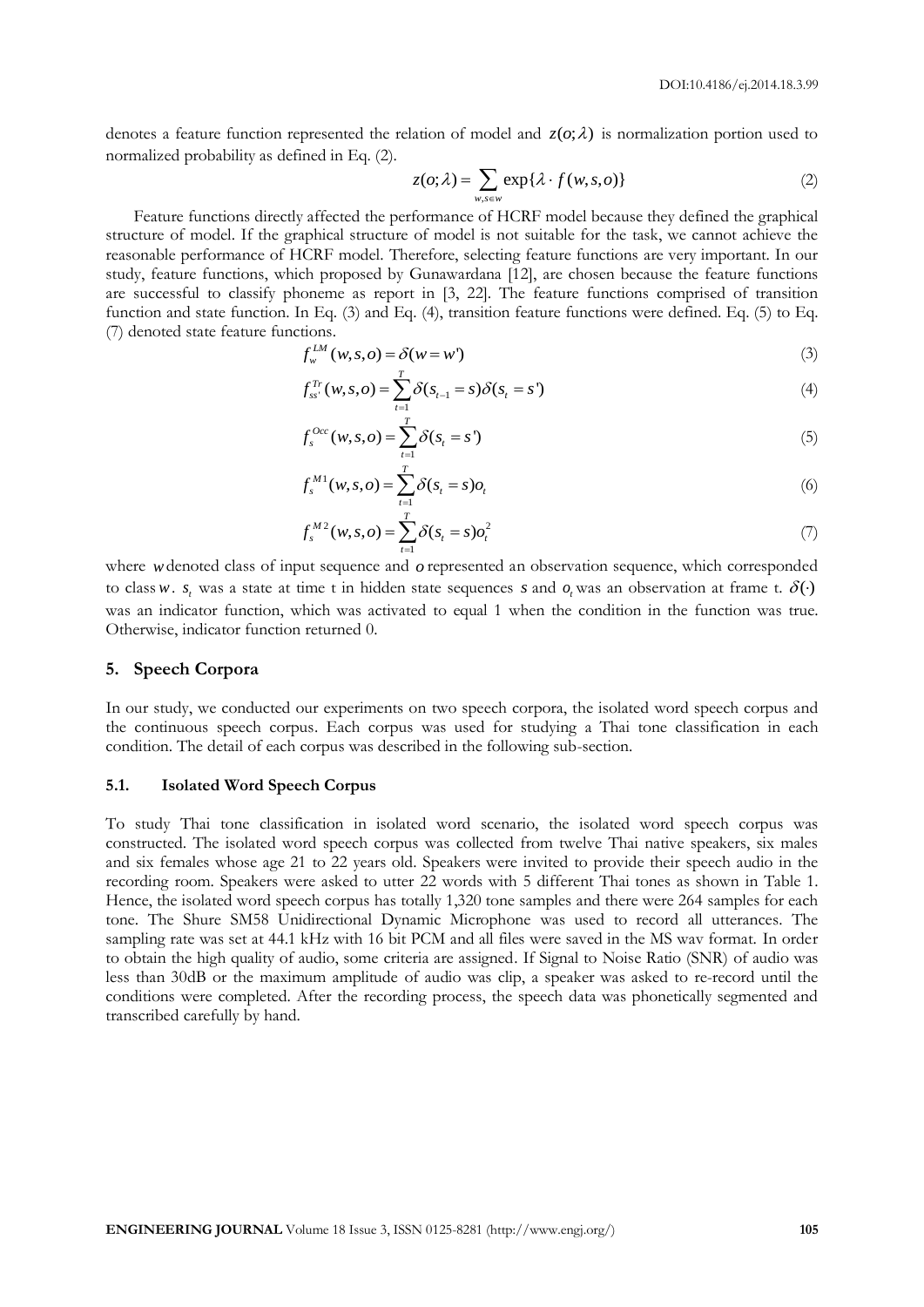|              | Words                                                      | Mid                        | Low                   | Falling               | High    | Rising   |
|--------------|------------------------------------------------------------|----------------------------|-----------------------|-----------------------|---------|----------|
| $\mathbf{1}$ | $\binom{2}{0}$                                             | zī:                        | zì:                   | zî:                   | zí:     | zĭ:      |
| 2            | $\left(\begin{smallmatrix} 0 \ 0 \end{smallmatrix}\right)$ | zū:                        | zù:                   | zû:                   | zú:     | zŭ:      |
| 3            | (เออ)                                                      | $Z\overline{\mathbf{r}}$ : | $z\hat{\mathbf{r}}$ : | $z\hat{\mathbf{x}}$ : | zΫ́:    | zΫ́:     |
| 4            | (01)                                                       | zā:                        | zà:                   | zâ:                   | zá:     | ză:      |
| 5            | (0)                                                        | zē:                        | zè:                   | zê:                   | zé:     | zĕ:      |
| 6            | (คา)                                                       | dā:                        | dà:                   | dâ:                   | dá:     | dă:      |
| 7            | (คา)                                                       | khā:                       | khà:                  | khâ:                  | khá:    | khă:     |
| 8            | $(\vec{\mathfrak{n}})$                                     | $t^h\overline{1}$ :        | $t^h$ i:              | $t^h$ î:              | $th$ í: | $t^h$ ĭ: |
| 9            | $(i\mathfrak{u})$                                          | mē:                        | mè:                   | mê:                   | mé:     | mĕ:      |
| $10\,$       | $(\tilde{l}n)$                                             | hō:                        | hò:                   | hô:                   | hó:     | hŏ:      |
| 11           | (50)                                                       | rō:                        | rò:                   | rô:                   | ró:     | rŏ:      |
| 12           | (เดีย)                                                     | tī:a                       | ti:a                  | tî:a                  | tí:a    | tĭ:a     |
| 13           | (เสือ)                                                     | zuū:a                      | zuù:a                 | zuû:a                 | zuú:a   | zuŭ:a    |
| 14           | (100)                                                      | bō:k                       | bò:k                  | bô:k                  | bó:k    | bɔ̃:k    |
| 15           | (51)                                                       | rū:p                       | rù:p                  | rû:p                  | rú:p    | rŭ:p     |
| 16           | (ปาค)                                                      | pā:t                       | pà:t                  | pâ:t                  | pá:t    | pă:t     |
| 17           | (5 <sup>3</sup> )                                          | rī:m                       | rì:m                  | rî:m                  | rí:m    | rĭ:m     |
| 18           | (uv)                                                       | tcē:η                      | tcè:η                 | tcê:η                 | tcé:η   | tce:η    |
| 19           | (ยาว)                                                      | jā:w                       | jà:w                  | jâ:w                  | já:w    | jă:w     |
| 20           | (310)                                                      | ηā:j                       | ηà:j                  | ηâ:j                  | ηá:j    | ηă:j     |
| 21           | (กาน)                                                      | kā:n                       | kà:n                  | kâ:n                  | ká:n    | kă:n     |
| 22           | (ii)                                                       | bē:n                       | bè:n                  | bê:n                  | bé:n    | bĕ:n     |

Table 1. List of words in isolated speech corpus.

# **5.2. Continuous Syllable Speech Corpus**

The large vocabulary Thai continuous speech recognition corpus called LOTUS [23] was selected for investigating tone classification in the continuous speech scenario. LOTUS is the most popular Thai continuous speech for developing many Thai speech recognition applications [24, 25]. LOTUS corpus consists of four sets of which purpose are different. In the study, phonetically distribution (PD) set was chosen. The PD set generally used for primary training acoustic models because it covered most of sound unit patterns in Thai.

# **6. Data Preparation**

There are three steps for data preparation as follows: 1) syllable segmentation, 2)  $F_0$  extraction and 3)  $F_0$ smoothing. The process of preparing data is shown in Fig. 3. The speech data were segmented into syllable unit and then F<sub>0</sub> values were extracted. Finally, to reduce the formant structure's effect, which strongly influences  $F_0$  values, the  $F_0$  smoothing process was applied. The detail of data preparation in each step is described in the following sub-sections.



Fig. 3. The data preparation process for a tone classification experiment.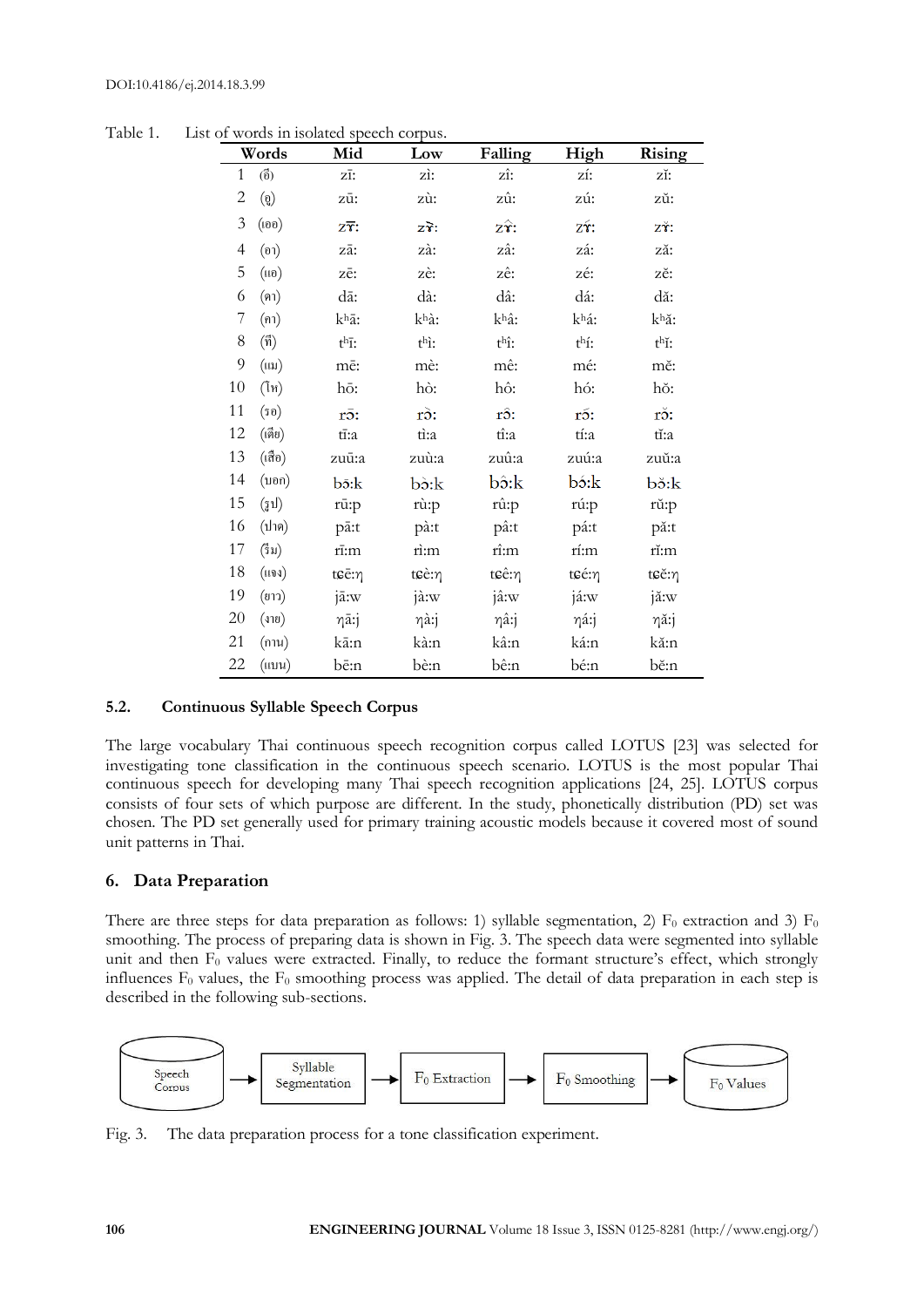# **6.1. Syllable Segmentation**

In a Thai tone classification, the syllable segmentation is necessary to obtain the actual boundaries of syllables so that the feature extraction completed without information lost. As we mentioned in the corpora section, the boundaries of syllables were provided by the tone transcription with time alignment.

For isolated speech corpus the tone transcription with time alignment was completed manually. The analysis speech tool, WaveSurfer [26], was used to visualize boundaries of speech segment. The boundaries of each syllable are determined and considered by the speech specialist. To make the two corpora, isolated word corpus and continuous speech corpus, consistence, the speech specialist also used the same criteria, which are similar to syllable segment criteria in LOTUS.

For continuous speech corpus, the PD set in LOTUS was chosen in the study because the phonetic transcription with the time alignment was available and they were completely done by expert linguists. This information is quite certainly correct. However, there are no tone labels in the phonetic transcription. In order to obtain tone labels, we therefore matched the phonetic transcription with the sentence transcription in LOTUS's database since the sentence transcription had already provided tone labels for the PD set. Unfortunately, there still are some problems because the sentence transcription is not exactly correct. Therefore, we re-checked the sentence transcription and corrected them before using in the data preparation. After the matching process, we got the tone labels for the PD set. The tone detail of PD set was reported in Table 2. Note that, the PD set which was recorded at NECTEC was chosen in experiment.

| Tone    | Syllable | Count  |
|---------|----------|--------|
| Mid     | 4,198    | 8,662  |
| Low     | 2,953    | 5,277  |
| High    | 2,373    | 4,966  |
| Falling | 2,080    | 4,202  |
| Rising  | 1,098    | 2,150  |
| Total   | 12,702   | 25,257 |

Table 2. The number of tones in the corpus counted from sentence transcription in LOTUS.

### **6.2. Fundamental Frequency Extraction**

Most tone classification systems rely on  $F_0$  and their derivative for distinguishing tones because  $F_0$  values are closely related to tones. Therefore the  $F_0$  Extraction is essential. In the study,  $F_0$  values were extracted by the well-known phonetic analysis tool called Praat [27]. Studies in [19, 20] also utilized Praat as tool for extracting  $F_0$  values. For extracting  $F_0$  values, Praat uses a modified autocorrelation method [28], which is highly accurate.

Based upon our reviews, we found that Nguyen et al. [20] also investigated configurations of Praat for extracting  $\overline{F}_0$  values. Their analysis showed that "Pitch (ac)" function, which used autocorrelation method in [27], was better than other methods provided by Praat. Their finding is consistent with Dong [19]. Therefore, we choose "Pitch (ac)" function for extracting  $F_0$  values and customized the parameters based upon their study in [19, 20, 28]. The configuration parameters of Praat in our study are listed in Table 3.

Table 3. The configuration parameters of Praat for extracting  $F_0$  values.

| Parameter                  | Value      |
|----------------------------|------------|
| Method                     | Pitch (ac) |
| Time step (second)         | 0.01       |
| Pitch floor (Hz)           | 100.0      |
| Pitch ceiling (Hz)         | 400.0      |
| Very accurate              | True       |
| Silence Threshold (Pascal) | 0.02       |

# **6.3. Fundamental Frequency Smoothing**

Although the autocorrelation method in [28] highly accurate, there were still some errors due to the formant structure [8]. The  $F_0$  Smoothing method provided by Praat was chosen for reducing the formant's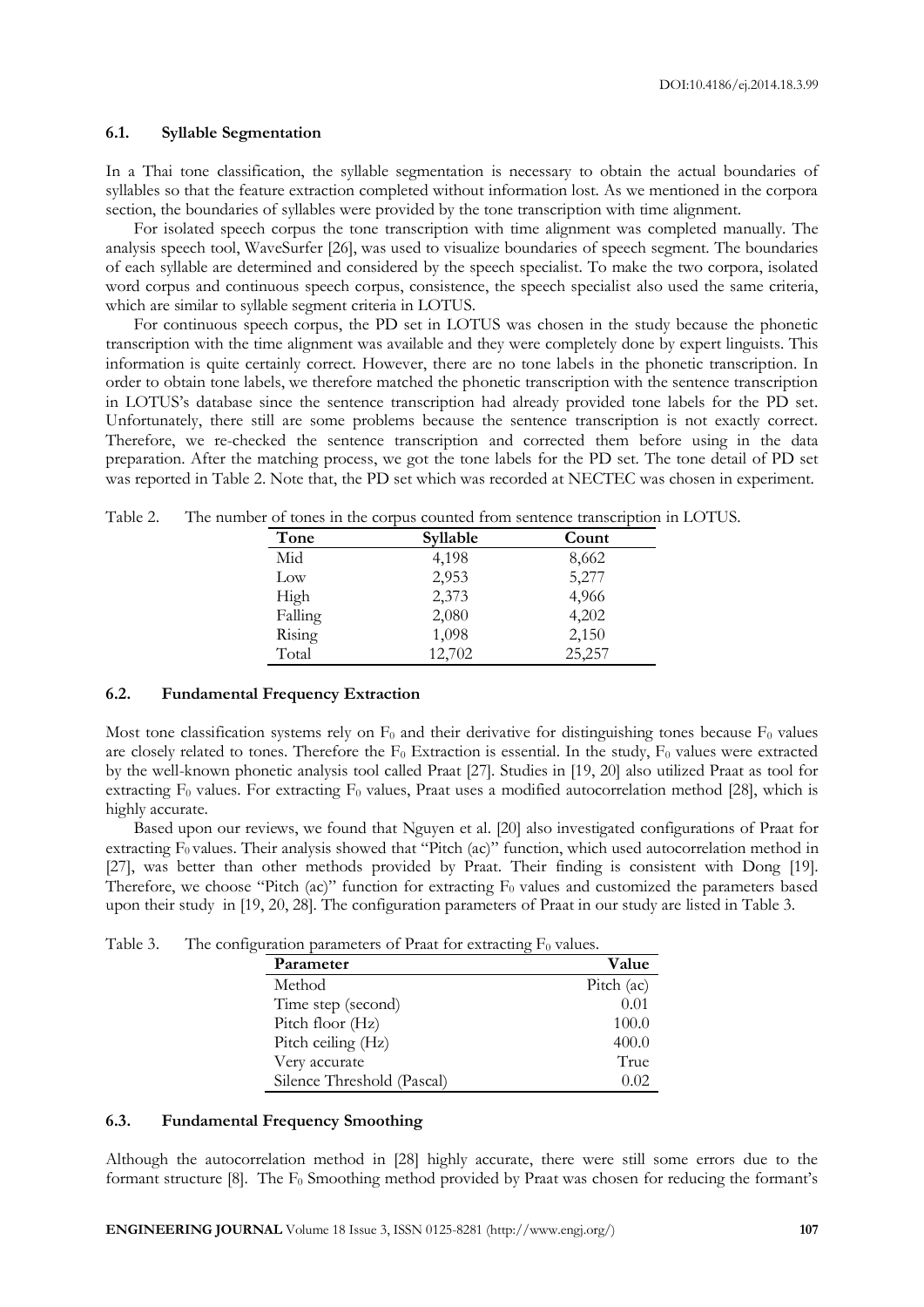structure effect. The  $F_0$  Smoothing method is to convolute  $F_0$  values with Gaussian curve in time domain. Before the convolution, the  $F_0$  values in unvoiced parts were estimated by the linear interpolation in order to obtain all F0 values of syllable. The convolution then between  $F_0$  values and Gaussian curve were computed. After the convolution, unvoiced parts were removed from  $F_0$  values as they were. Note that there is a bandwidth parameter of Gaussian curve. The bandwidth parameter was set at 10 Hz as a default value by Praat.

# **7. Experiment**

In the Experiment, we investigate a Thai tone classification based on a HCRF-based approach and then we compare a HCRF-based approach with two baselines, an ANN-based approach, which had been report as the best for Thai tone classification and a HMM-based approach, which had been claimed as the state of the art for ASR systems. We firstly introduced acoustic tone feature set in the following subsection. After that we presented frequency scaling for studying frequency scale's effect on Thai tone classification and then explained some normalization techniques for reducing variations among speakers. Before the experiment, we also described the experiment setting. Eventually, we reported and discussed the results.

# **7.1. Tone Features**

In the Experiment, there are three approaches. One is our HCRF-based approach and other approaches, an ANN-based approach proposed by Thubthong [7] and a HMM-based approach proposed by Tungthangthum [10], are baselines in the experiment. Firstly, we presented tone feature sets for two baselines. Begin with the baseline based on an ANN-based approach, Thubthong's study [7] was selected because Thubthong's tone feature sets widely applied in many Thai tone classification system based on a non-sequential-based discriminative approach, especially an ANN-based approach and a SVM-based approach, [6, 8]. Furthermore, Thubthong's study seems to be the state of the art for a Thai tone classification. In Thubthong's study, three tone feature sets are proposed. In the first tone feature set referred as "PCR" set, 4 coefficients of 3<sup>rd</sup> degree polynomial  $(ax^3 + bx^2 + cx + d)$  are selected. In 3<sup>rd</sup> degree polynomial,  $F_0$  values through syllable segment are used to compute 4 coefficients, a, b, c and d. Then 4 coefficients, a, b, c, and d are used to be tone features. The second set of Thubthong's tone features used  $F_0$  values at initial position of syllable segment and final position of syllable segment and  $dF_0$  values at 0%, 25%, 50%, 75% and 100% of the duration in voiced part of syllable.  $dF_0$  values were computed by 3rd degree polynomial, which was fitted by  $F_0$  values in syllable segment and then derivation of  $F_0$  values was calculated at each time point. The second set was referred as "F2\_dF5" set. The third tone feature set was quite similar to the F2\_dF5. However, Thubthong augmented tone features in the third by also adding  $F_0$ values at 25%, 50% and 75% of the duration in voiced part of syllable. F<sub>0</sub> values and dF<sub>0</sub> values computed by 3rd degree polynomial, was similar to the F2\_dF5 set. We called the third tone feature set as "F5\_dF5" set.

The other baseline for a Thai tone classification is a HMM-based approach introduced by Tungthangthum [10]. Since a HMM-based approach is widely succeeded for constructing many ASR systems, the HMM-based approach is selected to be another baseline. In addition, the HMM-based approach is also used for a tone classification in other tonal languages, in particular Mandarin [20] and Vietnamese [18]. As we mentioned in the literature reviews section, a HMM-based approach is a sequential model, in which input is sequence of feature vectors with time changing. In Tungthangthum's study [10], therefore, tone features based on sequence of  $F_0$  value are proposed. We noticed that Tungthangthum's tone features are limited to  $F_0$  values without considering their derivative. Based upon our reviewed about tone classification in other tonal languages [16, 20], we found that most study generally augmented  $F_0$ values' derivative, especially  $dF_0$  values, into tone features. Furthermore, Thubthong's study [6] showed that dF<sup>0</sup> values evidently improve a Thai tone classification performance. We therefore enhanced tone features from Tungthangthum's tone features by adding sequence of  $dF_0$  value.  $dF_0$  values are computed by Eq. (8). In Eq. (8),  $d_t$  is dF<sub>0</sub> value at time t and  $\theta$  represents the internal distance between two F<sub>0</sub> values and  $f_t$  is  $F_0$  value at time *t* and T denots a length of speech data. We referred this tone feature set consisting of  $F_0$ value sequence and dF<sub>0</sub> value sequence as "F\_dF" set.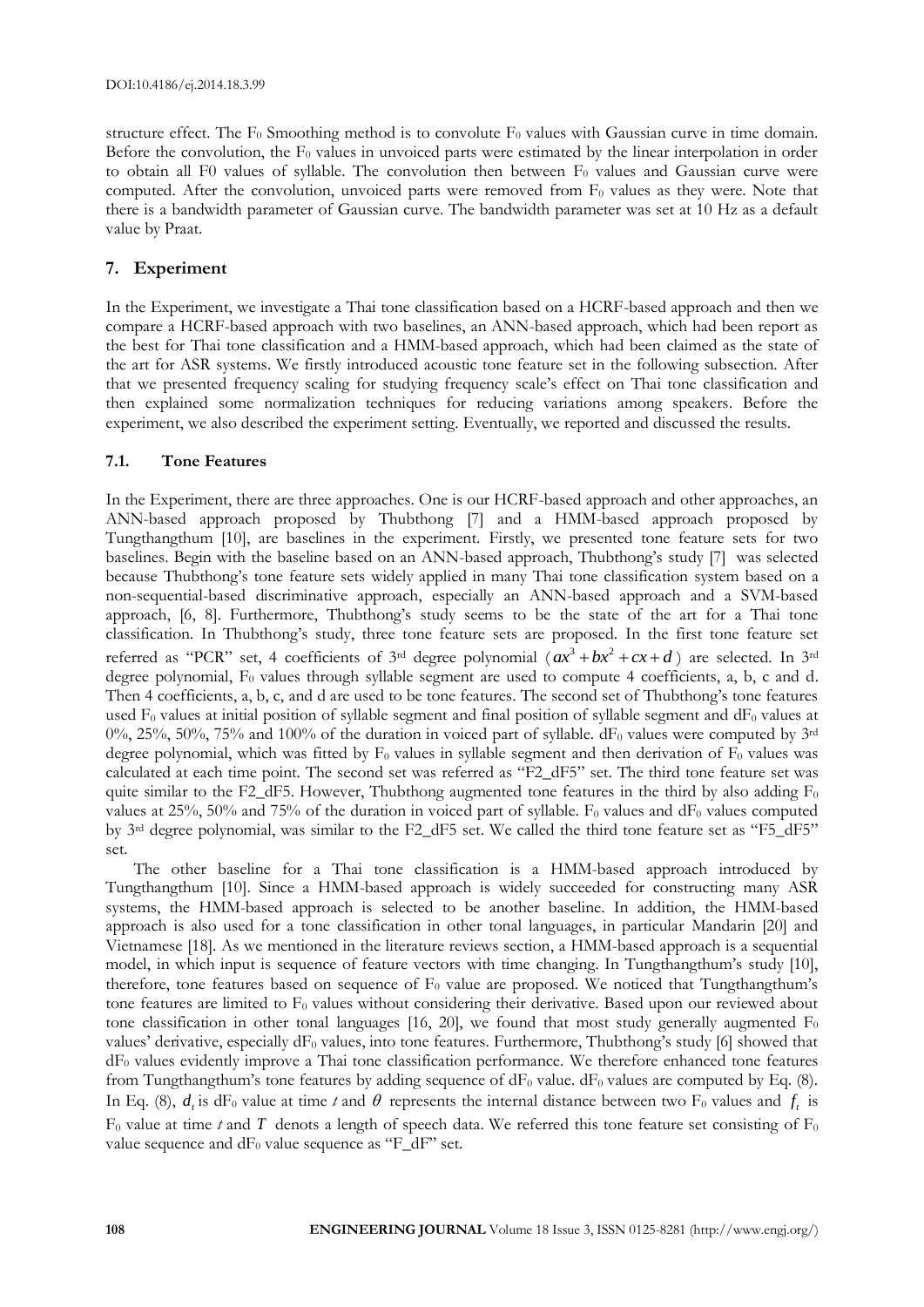$$
d_{t} = \begin{cases} \frac{f_{t+\theta} - f_{t-\theta}}{2\theta}, & \theta < t < T - \theta \\ f_{t+1} - f_{t}, & t < \theta \\ f_{t} - f_{t-1}, & t \ge T - \theta \end{cases}
$$
(8)

Based on our reviewed list, we also found that the studies in Vietnamese tone classification [5, 20] usually used acceleration of  $F_0$  values (a $F_0$ ) other than  $F_0$  values and d $F_0$  values. We therefore construct tone features set, "F\_dF\_aF" set, by appending sequence of aF<sub>0</sub> value into F\_dF set. aF<sub>0</sub> values are calculated by Eq. (9) where  $a_t$  is aF<sub>0</sub> value at time *t* and  $f_t$  denotes F<sub>0</sub> value at time *t*.  $\theta$  represents the internal distance between two F<sub>0</sub> values and T is a length of speech data.<br>  $\begin{cases} \frac{d_{t+\theta} - d_{t-\theta}}{2\theta}, & \theta < t < T-\theta \end{cases}$ 

$$
a_{t} = \begin{cases} \frac{d_{t+\theta} - d_{t-\theta}}{2\theta}, & \theta < t < T - \theta \\ d_{t+1} - d_{t}, & t < \theta \\ d_{t} - d_{t-1}, & t \ge T - \theta \end{cases}
$$
(9)

For our HCRF-based approach, we aimed to utilize tone feature sets, which are similar to a HMMbased approach. Since a HCRF-based approach and a HMM-based approach are a sequential model, the way to represent feature vectors is similar. Although a HCRF-based approach is flexible for adding other acoustic features as we described in HCRF section, we still limited acoustic features to  $F_0$  values and their derivative in order to fairly evaluate between a HCRF-based approach and two baselines in the Experiment. In Table 4, the detail of tone feature sets for the Experiment is summary

| Tone Feature set | Feature                                                                                                       |
|------------------|---------------------------------------------------------------------------------------------------------------|
| PRC              | a, b, c, d                                                                                                    |
| $F2_dF5$         | $F_0$ , $F_{100}$<br>$dF_0$ , $dF_{25}$ , $dF_{50}$ , $dF_{75}$ , $dF_{100}$                                  |
| $F5_dF5$         | $F_0$ , $F_{25}$ , $F_{50}$ , $F_{75}$ , $F_{100}$<br>$dF_0$ , $dF_{25}$ , $dF_{50}$ , $dF_{75}$ , $dF_{100}$ |
| F dF             | Sequence of $F_0$ values<br>Sequence of $dF_0$ values                                                         |
| F dF aF          | Sequence of $F_0$ values<br>Sequence of $dF_0$ values<br>Sequence of $aF_0$ values                            |

Table 4. The detail of tone feature sets for the Experiment.

#### **7.2. Frequency Scaling**

For Thai tone classification, Thubthong [7] and Tan [8] showed that changing frequency scaling from Hertz (Hz) scale to Semi-Tone scale , which is a musical scale, or Equivalent rectangular Bandwidth rate (ERBrate) scale, is a psychoacoustic scale, can improve a performance of Thai tone classification system. Although Thubthong and Tan conducted the experiment with similar setting, excepting speech corpus, on changing frequency scaling for Thai tone classification, unfortunately, Thubthong's results and Tan's results were not consistent. Thubthong obtained the best accuracy by changing frequency scaling from Hz scale to ERB-rate scale while Tan acquired the highest performance by changing frequency scaling from Hz scale to Semi-Tone scale. We therefore conducted the experiment to confirm and investigate that which frequency scale is suitable for Thai tone classification using a HCRF-based approach. The frequency scale in Hz scale is converted into Semi-tone scale and ERB-rate scale by Eq. (10) and Eq. (11) respectively.

$$
S(f) = 69 + 12\log_2\left|\frac{f}{440}\right| \tag{10}
$$

$$
ERB(f) = 11.17 \ln \left| \frac{f + 312}{f + 14675} \right| + 43.0 \tag{11}
$$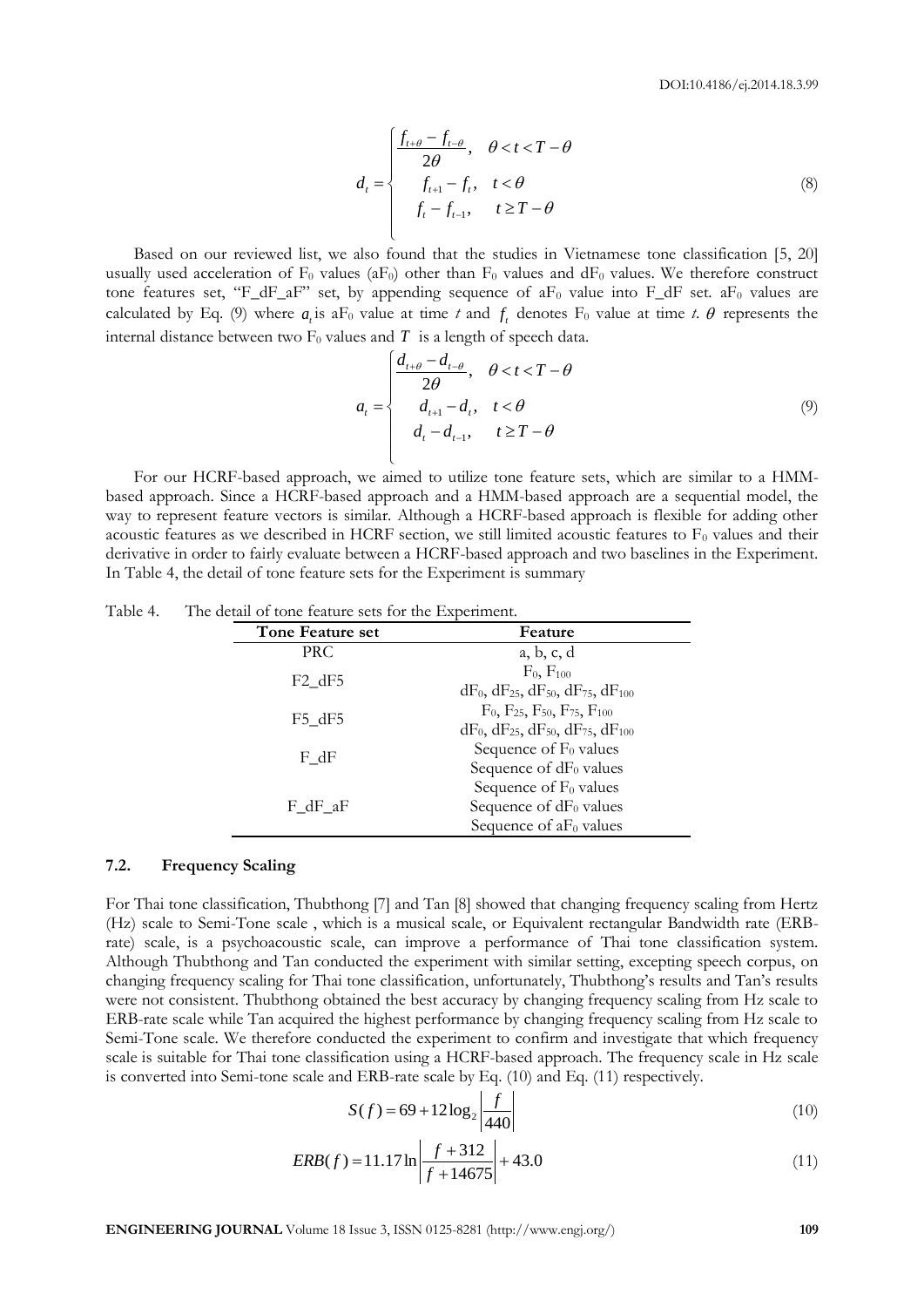where  $f$  is a frequency in Hz scale,  $S(f)$  is a function to convert a frequency in Hz scale to Semi-Tone scale and  $ERB(f)$  function is to convert a frequency in Hz scale to ERB-rate scale.

# **7.3. Normalization Technique**

One problem that challenged in a tone classification problem is speaker variations since  $F_0$  values generally relied on speakers. Usually dynamic range of  $F_0$  values, which was produced by each speaker, is different and the difference is significantly increased especially in case of across gender. Generally, dynamic range of  $F_0$  values in male is around 90-180 Hz whereas dynamic range of  $F_0$  values in female is approximately 150-240 Hz that is higher than dynamic range of  $F_0$  values in male. Consequently, if we do not reduce variations among speakers, in particular between male and female, we will suffer from speaker variations and cannot get a reasonable performance for Thai tone classification. Therefore, normalization techniques were taken into consideration in order to reduce the individual dynamic range of  $F_0$  values among speakers. Thubthong [7] and Tan [8] were investigated and studied two normalization techniques, Z-score normalization and Mean normalization. The Z-score normalization technique normalized  $F_0$  values of each speaker by subtracting mean of  $F_0$  values and then divided by standard deviation of  $F_0$  values while the Mean normalization technique used only mean of  $F_0$  values for normalizing variation of speaker. Note that, mean of  $F_0$  values and standard deviation of  $F_0$  values are computed by each utterance. Again, Thubthong's result [7] and Tan's result [8] are inconsistent. We therefore conduct the experiment with two normalization techniques in order to find the appropriate normalization technique for an ANN-based approach.

# **7.4. Experiment Setting**

In the Experiment, there are three approaches. Two of them are baseline approaches and another one is our HCRF-based approach. The first baseline, which is an ANN-based approach, was proposed by Thubtong [7]. Three tone feature sets, PRC set, F2\_dF5 set and F5\_dF5 set, with two normalization techniques, z-score normalization technique and mean normalization technique, and three frequency scales, Hz, Semi-Tone and ERB-rate, are involved in constructing tone models for ANN-based approach. Based upon our review, we found that there are some inconsistence of results between Thubtong's study [7] and Tan's study [8]. In the studies, Thubtong found that tone features normalized by z-score normalization technique and changed frequency scale to ERB-rate gave the highest result while Tan concluded that tone features normalized by mean normalization technique and changed frequency scale to Semi-Tone yielded the best result for Thai tone classification. Therefore, in our experiment we also figured out that which normalization techniques and frequency scales are appropriate for the first baseline. In the first baseline, the configuration of ANN-based approach was set similar to Thubtong's study [7]. The ANN-based approach used a three-layer feed-forward neural network. The number of input nodes relied on the dimension of acoustic tone feature vectors. The number of hidden nodes and output nodes are fixed and set at 20 and 5 respectively. We train an ANN-based model by standard back-propagation, in which initial weights were randomly selected from value lied between -1.0 and 1.0. The Fast Artificial Neural Network (FANN) library [29] was selected to construct the model. Note that in the experiment, the PRC set does not apply normalization techniques since the PRC set is designed to reflect F<sub>0</sub>'s contours. Therefore normalization techniques are not necessary because there is no variation of F0's contours in Thai due to speakers as reported by [14].

The second baseline is a HMM-based approach introduced by Tungthangthum [10]. Considering Tungthangthum's tone features, we found that Tungthangthum's tone features limited to  $F_0$  values without their derivative. Based on our review, we noticed that in other tonal languages, not only  $F_0$  values but also their derivative usually were applied for tone classification and  $F_0$  values with their derivative yielded the better result than  $F_0$  values alone. We therefore improve tone features proposed Tungthangthum's by adding  $F_0$  derivative. In the second baseline approach, tone feature sets,  $\overline{F_dF}$  set and  $\overline{F_dF}$  aff set, are selected. We also applied three frequency scaling, which are similar to the first baseline, but only z-score normalization technique is chosen. Based on our reviews [5, 20], a HMM-based approach usually applied zscore normalization technique. Furthermore, there is no inconsistence like an ANN-based approach, in which Thubtong's study [7] and Tan's study [8] are not consistence. In addition based on the experiment, we conduct the experiment on an ANN-approach first and we found that z-score normalization gave the better result. Therefore, there is no need to consider mean normalization technique. Configurations of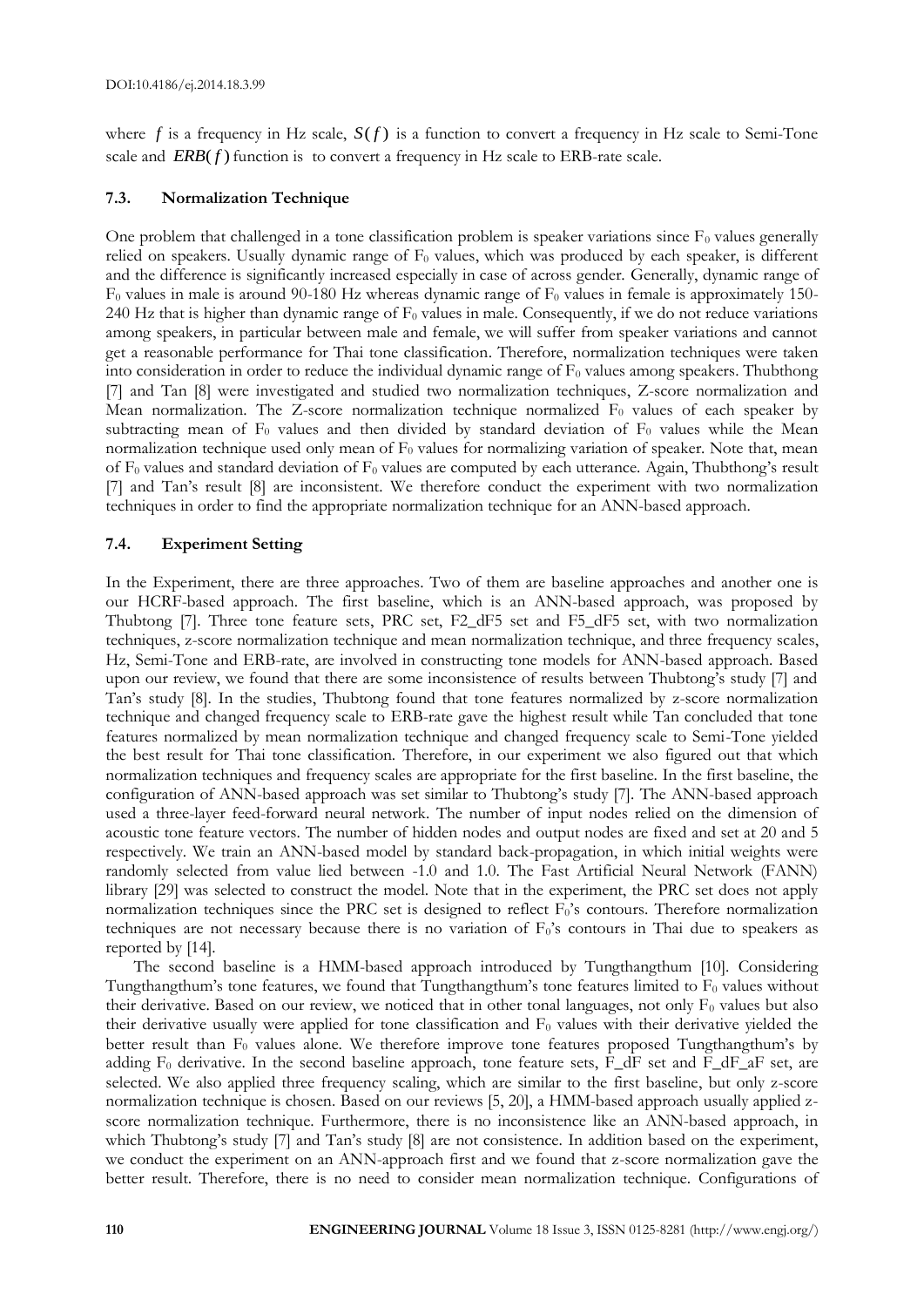HMM-based approach are as follows. The model of HMM-based approach is HMM model with five states from left-to-right. An acoustic observation generated from states of HMM model represented by Gaussian component with diagonal covariance matrices. Each HMM model is to represent each tone, which is a context-independent phoneme (monophone). Building tone models are done by the Hidden Markov Model Toolkit (HTK) [30].

In our approach, tone models based on HCRF-based approach are trained by two acoustic tone feature sets, F\_dF set and F\_dF\_aF set. As we mentioned in HMM-based approach, the preliminary experiment show that z-score normalization technique yields the best accuracy result. In addition, a HCRF-based approach generally applied only z-score normalization technique as reported in studies [3, 12, 22]. Therefore, only z-score normalization technique is taken into account. However, three frequency scaling, which are similar to baselines, still are applied in order to find appropriate setting for a HCRF-based approach. The HCRF Library [31] is selected in order to construct HCRF-based tone models. In the HCRF library, the Gaussian Hidden Conditional Random Field (GHCRF) toolbox implemented from Gunawardana's study [12] is chosen. We configured parameter of GHCRF toolbox by the following configuration. Considering Thai tone contours as shown in Figs. 1 and 2, we found that tone contours can be roughly divided into three parts, early changing part, stable part and late changing part, due to the characteristic of  $F_0$  value movements. The early changing part is approximately started from the beginning of syllable until the early middle of syllable. The stable part begins at the early middle of syllable and ends up at the late middle syllable. The late changing part is started from the late middle syllable and ends at the end of syllable. In the early changing part and the late changing part,  $F_0$  values are rapidly changed while in the stable part, the changing of  $F_0$  values is quite stable. Note that, the characteristic of  $F_0$  value movements can obviously find especially in the falling tone and the rising tone. In order to support the characteristic of F<sup>0</sup> value movements, the number of hidden states in the GHCRF toolbox therefore is set at 3 states for representing three parts of Thai tones. Although a HCRF-based approach has capability to represent and model relations among input samples by expanding window sizes, we limit this capability of HCRF-based approach in order to fairly evaluate with a HMM-based approach since the HMM-based approach doesn't have ability to model input sample dependently because of the independence assumption. The window size for each input sample therefore was set at 0 so that neighbor sample inputs were not taken into account as similar to a HMM-based approach. Initial weights were computed from mean and variances of each acoustic feature and limited the maximum weight and the minimum weight to 1.0 and -1.0 respectively. The optimization method for training tone model is one of the Quasi-Newton methods, namely Limitedmemory Broyden–Fletcher–Goldfarb–Shanno (L-BFGS) with L2 cache.

In the experiment, two speech corpora, isolated word corpus and continuous speech corpus, are involved. K-fold cross validation approach is chosen for evaluation. For isolated word scenario, k value of K-fold cross validation approach was set at 6. Speech data in isolated word corpus was randomly divided into six groups, in which each group consist of one male and one female. For continuous speech scenario, we set k-value of K-fold cross validation at 4. According to 4-fold cross validation, the speech data was randomly divided into four groups. In each group, the speech data were randomly selected from speech data of six male and speech data of six female.

#### **7.5. Results**

Table 5 showed results of the experiment in isolated word scenario while Table 6 listed all classification accuracies of the experiment in continuous speech scenario.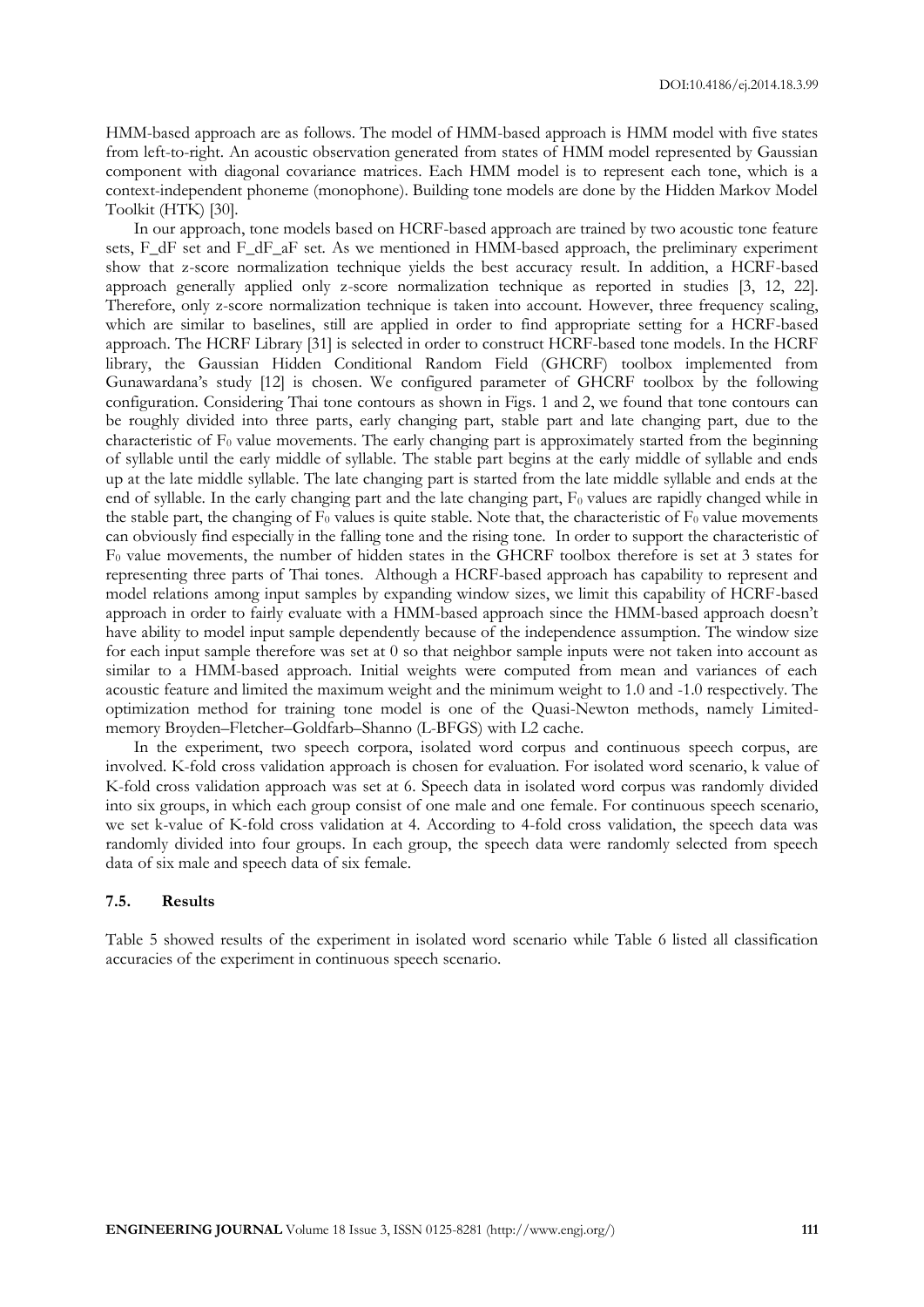|            | <b>Tone Feature</b> | Normalization | Accuracy $\binom{0}{0}$ |           |                 |  |  |
|------------|---------------------|---------------|-------------------------|-----------|-----------------|--|--|
| Approach   |                     |               | <b>Frequency Scale</b>  |           |                 |  |  |
|            | set                 | Technique     | Hertz                   | Semi-tone | <b>ERB-rate</b> |  |  |
|            | <b>PCR</b>          |               | 69.77                   | 65.91     | 67.95           |  |  |
|            | $F2$ dF5            |               | 57.65                   | 77.27     | 80.68           |  |  |
|            | $F5$ dF5            |               | 63.11                   | 81.14     | 81.29           |  |  |
| ANN-based  | $F2_dF5$            | Mean          | 91.67                   | 91.14     | 92.12           |  |  |
|            | $F5$ dF5            |               | 92.88                   | 92.12     | 93.11           |  |  |
|            | $F2$ dF5            | Z-score       | 91.74                   | 91.89     | 92.27           |  |  |
|            | F5 dF5              |               | 92.95                   | 93.11     | 93.48           |  |  |
| HMM-based  | F dF                | Z-score       | 85.45                   | 85.45     | 85.91           |  |  |
|            | $F_dF_aF$           |               | 86.21                   | 86.36     | 86.29           |  |  |
| HCRF-based | $F_dF$              | Z-score       | 92.88                   | 93.03     | 93.48           |  |  |
|            | F dF aF             |               | 93.33                   | 94.09     | 94.24           |  |  |

Table 5. Accuracies of tone classification results in isolated speech scenario.

Table 6. Accuracies of tone classification results in continuous speech scenario.

|            | <b>Tone Feature</b> | Normalization | Accuracy $\binom{0}{0}$ |           |                 |  |  |
|------------|---------------------|---------------|-------------------------|-----------|-----------------|--|--|
| Approach   |                     |               | <b>Frequency Scale</b>  |           |                 |  |  |
|            | set                 | Technique     | Hertz                   | Semi-tone | <b>ERB-rate</b> |  |  |
|            | <b>PCR</b>          |               | 47.32                   | 49.17     | 47.40           |  |  |
|            | $F2$ dF5            |               | 46.15                   | 55.66     | 58.09           |  |  |
|            | $F5$ dF5            |               | 51.71                   | 54.86     | 58.24           |  |  |
| ANN-based  | $F2$ dF5            | Mean          | 64.95                   | 64.11     | 64.99           |  |  |
|            | $F5$ dF5            |               | 65.58                   | 65.26     | 66.69           |  |  |
|            | $F2$ dF5            | Z-score       | 65.63                   | 66.00     | 65.89           |  |  |
|            | $F5$ dF5            |               | 66.20                   | 66.67     | 67.05           |  |  |
| HMM-based  | F dF                | Z-score       | 65.00                   | 65.11     | 65.17           |  |  |
|            | F dF aF             |               | 65.31                   | 65.58     | 65.67           |  |  |
| HCRF-based | $F_dF$              | Z-score       | 69.61                   | 69.67     | 70.17           |  |  |
|            | F dF aF             |               | 70.32                   | 70.62     | 71.01           |  |  |

According to experimental results in isolated word scenario, the results showed that the highest accuracy obtained from the HCRF-based approach with the feature F\_dF\_aF, z-score normalization and frequency scaling in ERB rate scale. The experimental results in continuous speech scenario are also consistent with the experimental results in isolated word scenario that the HCRF-based approach with the feature F\_dF\_aF, z-score normalization and frequency scaling in ERB rate scale outperformed other configurations.

Table 7 present the confusion matrix of the HCRF-based approach with the feature F  $dF$  aF, z-score normalization and frequency scaling in ERB rate scale in the isolated word scenario while Table 8 show the confusion matrix of HCRF-based approach with the feature F\_dF\_aF, z-score normalization and frequency scaling in ERB rate scale in the continuous speech scenario. Both confusion matrixes are obtained from the best configuration for isolated word scenario and continuous speech scenario as reported in Table 5. and Table 6. Since other confusion matrixes of other configurations in each scenario have similar trend as confusion matrix of best configuration in each scenario, we therefore reported only confusion matrix of the best configuration in both isolated word scenario and continuous speech scenario. For the confusion matrix of isolated word scenario, we can notice that the low tone frequently confused with the mid tone and rising tone while considering confusion matrix of continuous speech scenario, we found that accuracy results of high tone and rising tone are low when comparing with other tones.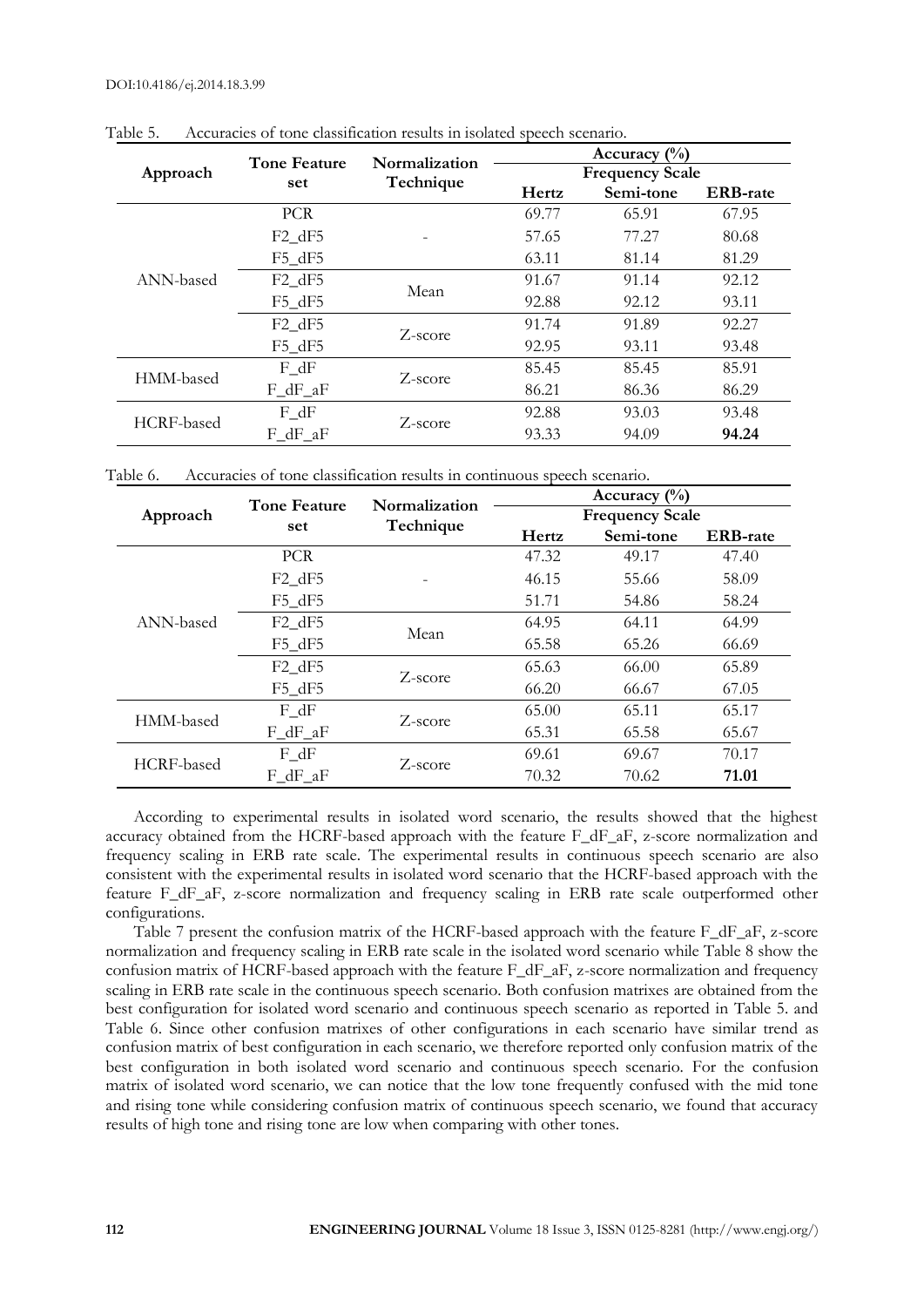| Reference |      | Accuracies |         |      |        |       |
|-----------|------|------------|---------|------|--------|-------|
|           | Mid  | Low        | Falling | High | Rising | (%)   |
| Mid       | 246  |            |         |      |        | 93.18 |
| Low       | 13   | 240        |         |      | 10     | 90.91 |
| Falling   | 3    |            | 259     |      |        | 98.11 |
| High      |      |            |         | 258  | 5      | 97.73 |
| Rising    |      | 19         |         | 3    | 241    | 91.29 |
|           | 14 Z |            |         |      |        |       |

Table 7. The confusion matrix of the best results in isolated word scenario.

| Table 8. |  |  |  | The confusion matrix of the best results in continuous speech scenario. |  |
|----------|--|--|--|-------------------------------------------------------------------------|--|
|          |  |  |  |                                                                         |  |

| Reference |       | Accuracies |         |      |        |       |
|-----------|-------|------------|---------|------|--------|-------|
|           | Mid   | Low        | Falling | High | Rising | (%)   |
| Mid       | 6557  | 1075       | 449     | 438  | 143    | 75.70 |
| Low       | 825   | 3889       | 158     | 212  | 193    | 73.70 |
| Falling   | 548   | 177        | 3755    | 473  | 13     | 75.61 |
| High      | 751   | 389        | 386     | 2519 | 157    | 59.95 |
| Rising    | 224   | 471        | 15      | 225  | 1215   | 56.51 |
|           | 71.01 |            |         |      |        |       |

# **8. Discussions**

In this section, we discussed experiments and results on how and why the results are like what we reported in the Experiment section. Since there are five aspects involving in experiments, we therefore discuss and analyze the results relied on those aspects. Five aspects are as follows: Effects of Contextual Variation, Classifier Approach, Frequency Scaling, Normalization Techniques and Tone Features. Details of each aspect are given in the following subsection.

#### **8.1. Effect of Contextual Variation**

According to results in Table 5 and Table 6, we found that the accuracy results between isolated word scenario and continuous speech scenario are quite different. One of important factors that affect accuracy results between isolated word scenario and continuous speech scenario is an effect of contextual variation. An effect of contextual variation occurred due to preceding and following tones. As we mentioned in the background knowledge section, both the preceding syllable and the following syllable influence  $F_0$ 's contour of the target syllable. The effect of the preceding syllable called a carry-over co-articulation effect while the effect of the following syllable called an anticipatory co-articulation effect. Generally, the carry-over coarticulation effect influence  $F_0$ 's contour of target syllable in starting period but the anticipatory coarticulation effect affect  $F_0$ 's contour of target syllable in ending period.

In order to show effect of contextual variation, we therefore plot  $F_0$ 's contours of target syllables with F0's contours of preceding syllables and following syllables in continuous speech scenario as reported in Fig. 4. Each target tone consisted of all possible tone combinations of target tone with preceding tones and following tones. Consequently, there are 36 patterns for each target tone since tones in preceding syllables have 6 tone patterns, mid tone, low tone, falling tone, high tone, rising tone and non-preceding syllable and tones in following syllable also have 6 tone patterns as in preceding syllable. Note that in Fig. 4 mid tone, low tone, falling tone, high tone and rising tone were abbreviated as M, L, F, H and R respectively while \* can represent any tone in five Thai tones.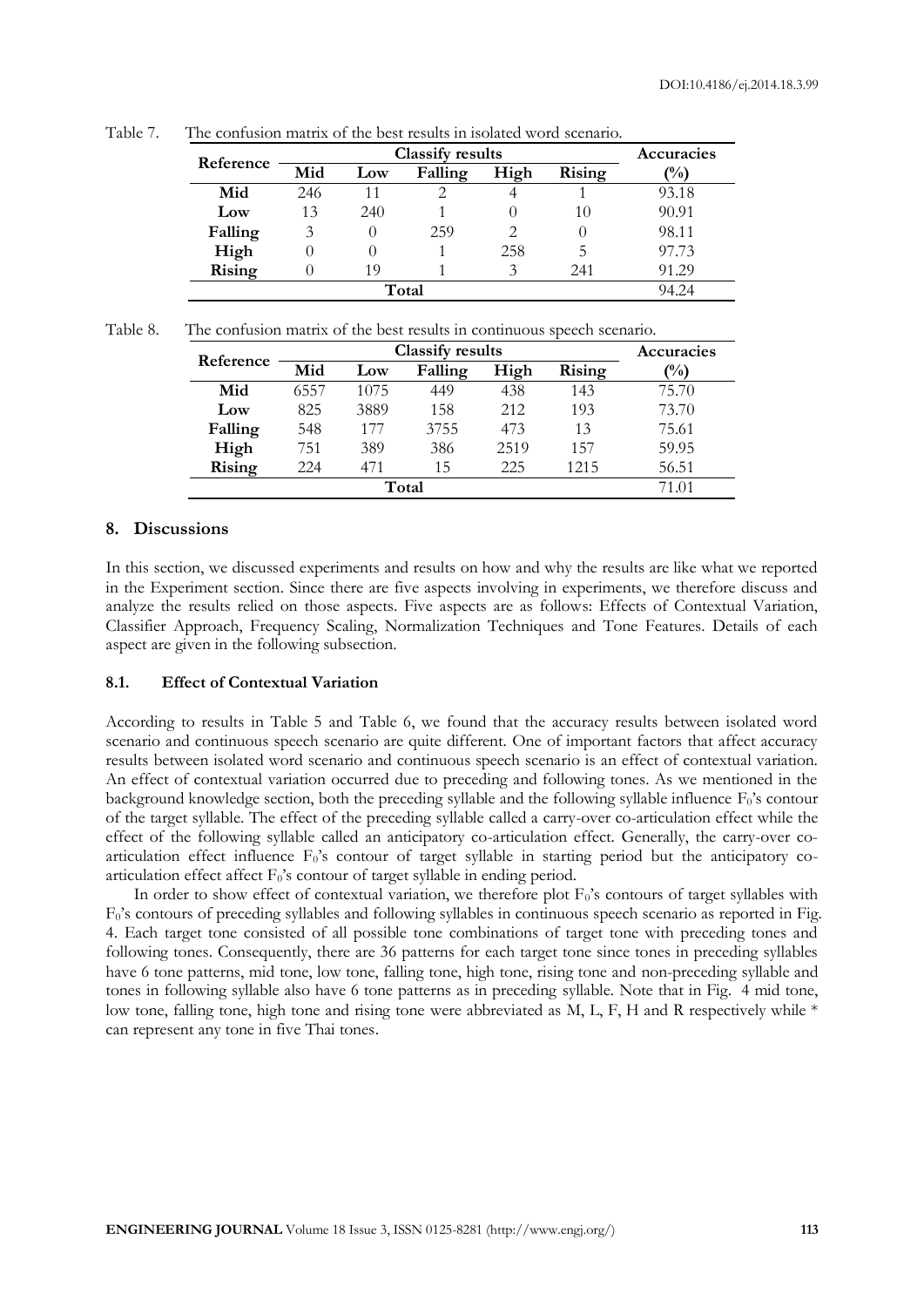

(e)

Fig. 4. F<sub>0</sub>'s contours of target tone with F<sub>0</sub>'s contours of preceding syllable and following syllable on continuous speech: (a) mid tone, (b) low tone, (c) falling tone, (d) high tone and (e) rising tone.

Considering  $F_0$ 's contours of targets Fig. 4, we obviously see that  $F_0$ 's contours of preceding syllables and following syllables influence  $F_0$ 's contours of target. In our experimental setting, we do not consider effects of contextual variation in continuous speech scenario caused by preceding syllable and following syllable since our study focused on Thai tone classification in case of considering on a single target segment. Based on this reason, accuracy results between isolated word scenario and continuous speech scenario are quite different.

Furthermore, we also found that an effect of contextual variation from preceding tones extremely affected beginning period of target tone while the effect gradually decreased over time of syllable. In case that the preceding tones are high tone and rising tone, their F<sub>0</sub>'s contours lift up in the ending period of preceding syllable. Consequently,  $F_0$ 's contours of target tones, especially static tones, mid tone low tone and high tone, in beginning period, that preceding syllable is high tone or rising tone, have higher level than other patterns since F<sub>0</sub>'s contours of preceding syllable in ending period directly influence levels of F<sub>0</sub>'s contours of target tones in beginning period. Moreover in case of non-preceding syllable, we noticed that the  $F_0$ 's contours of target tones in beginning period are in high level. Since generally the non-preceding syllable occurred in the head of sentence, capabilities of sound production are higher than other parts. F<sub>0</sub>'s contours of target syllable with non-preceding syllable in starting period therefore are quite high. The contrary effect occurred in case of non-following syllable. As we can see from Fig. 4,  $F_0$ 's contour levels of target tones that followed by non-following syllable are lower than other patterns in ending period because capabilities of sound production gradually decreased along syllable. Since patterns that followed by non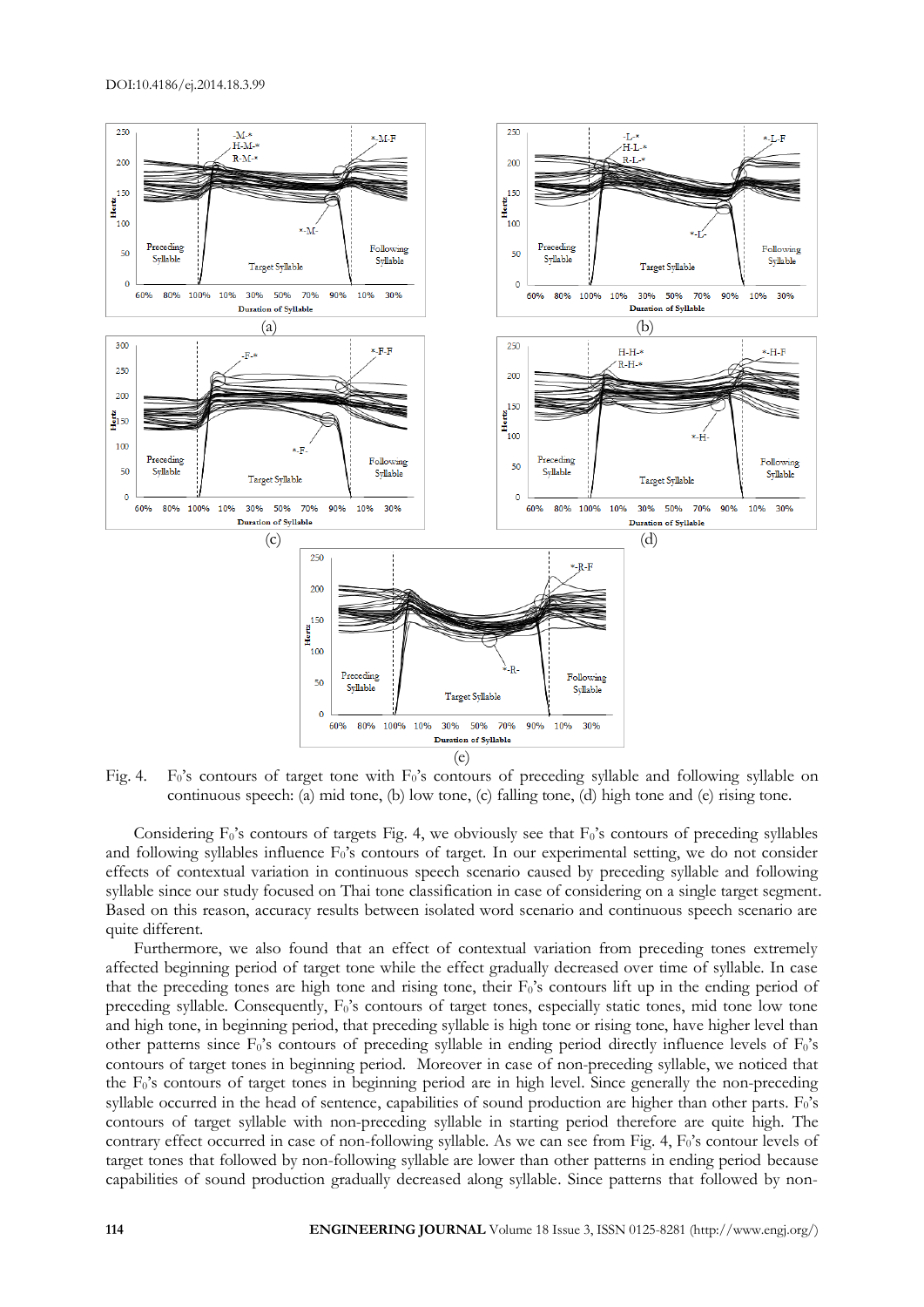following syllable are usually happen in the end of sentence, capabilities of sound production are lowest at that position. Consequently,  $F_0$ 's contour levels of target tones that followed by non-following syllable are quite low in ending period. In addition, for ending period we noticed that  $F_0$ 's contours of target tones that followed by falling tone lifted up in the ending period since they were influenced by the following tone. Since in the beginning of falling tone  $F_0$ 's contours changed upward,  $F_0$ 's contours of target tones needed to lift up ending period in order to support shape of the falling tone of the following syllable. Consequently  $F_0$ 's contours of target tones in the ending period that followed by falling tone are higher than other patterns.

# **8.2. Classifier Approach**

In the experiment, there are three classifier approaches: 1) an ANN-based approach, 2) a HMM-based approach and 3) a HCRF based approach. Considering accuracy results of ANN-based approach in Table 5 and Table 6, we found that accuracy results of ANN-based approach highly depended on input features. There are three tone feature sets, PCR, F2\_dF5 and F5\_dF5, involving in experiment based on ANN-based approach. We obtained those three tone feature sets by literature review [6, 7, 8] which had been reported that they are suitable for Thai tone classification. Each tone feature set tried to represent  $F_0$ 's contours of target syllable by different methods. The feature PCR represented  $F_0$ 's contours of target syllable by considering a whole contour while the feature  $F2_dF5$  and  $F5_dF5$  represent  $F_0$ 's contours of target syllable by selecting significant position of F<sub>0</sub>'s contours. As we mentioned about drawback of nonsequential-based classifier approach like ANN-based approach, feature selection for non-sequential-based classifier approach is very complicating. According to accuracy results of ANN-based approach, we can notice that although the feature F2\_dF5 and F5\_dF5 aim to select significant position of  $F_0$ 's contours, accuracy results of ANN-based approach with different tone feature are considerably different. Consequently, if we would like to use ANN-based approach for Thai tone classification, the feature selection needs to carefully take into account in order to make reasonable results.

Comparing accuracy results of HMM-based approach with other approach, we can see that although a HMM-based approach gave reasonable performances, accuracy results of HMM-based approach were still lower than other approaches. The most important problem of a HMM-based approach is that a HMMbased approach assumed a strong independence assumption that observations are independent; however, the strong independence assumption is not true. According to fundamental frequency extraction, adjacent observation frames have overlapping region in order to keep high resolution in fundamental frequency analysis. According to our configurations, the window size of speech segments is 20 ms. with time shifting in 10 ms. for the next segments so it meant that there are 10ms of overlapping region between adjacent analyzed frames. Moreover to acquire the derivative of  $F_0$ 's value for a considering observation frame, adjacent observation frames were used to compute the derivative of  $F_0$ 's value via Eq. (8) - Eq. (9). Since the overlapping region between observation frames and the derivative of F0's values were used, the independence assumptions assumed in HMM-based approach are not true in a tone classification task. This reason caused a HMM-based approach yielded lower performances than other approaches.

Accuracy results of HCRF-based approach in Table 5 and Table 6 give better results than other approaches. Since the HCRF-based approach used a sequential-based classifier, feature selection for the HCRF-based approach are less complicating than the ANN-based approach. Therefore, sequence of feature vectors can directly use to train the HCRF-based classifier. Furthermore, the HCRF-based approach also did not assume a strong independence assumption like the HMM-based approach. Consequently, we can use both the overlapping region between observation frames and the derivative of  $F_0$ 's values without causing problem for the HCRF-based approach. Although the HCRF-based approach outperformed other approaches, there are still some drawbacks, especially time computation. Owing to our observation, we found that training time for the HCRF-based approach is more than other approaches, approximately five times. However, in classifying step, it did not consume observable time more than other approaches.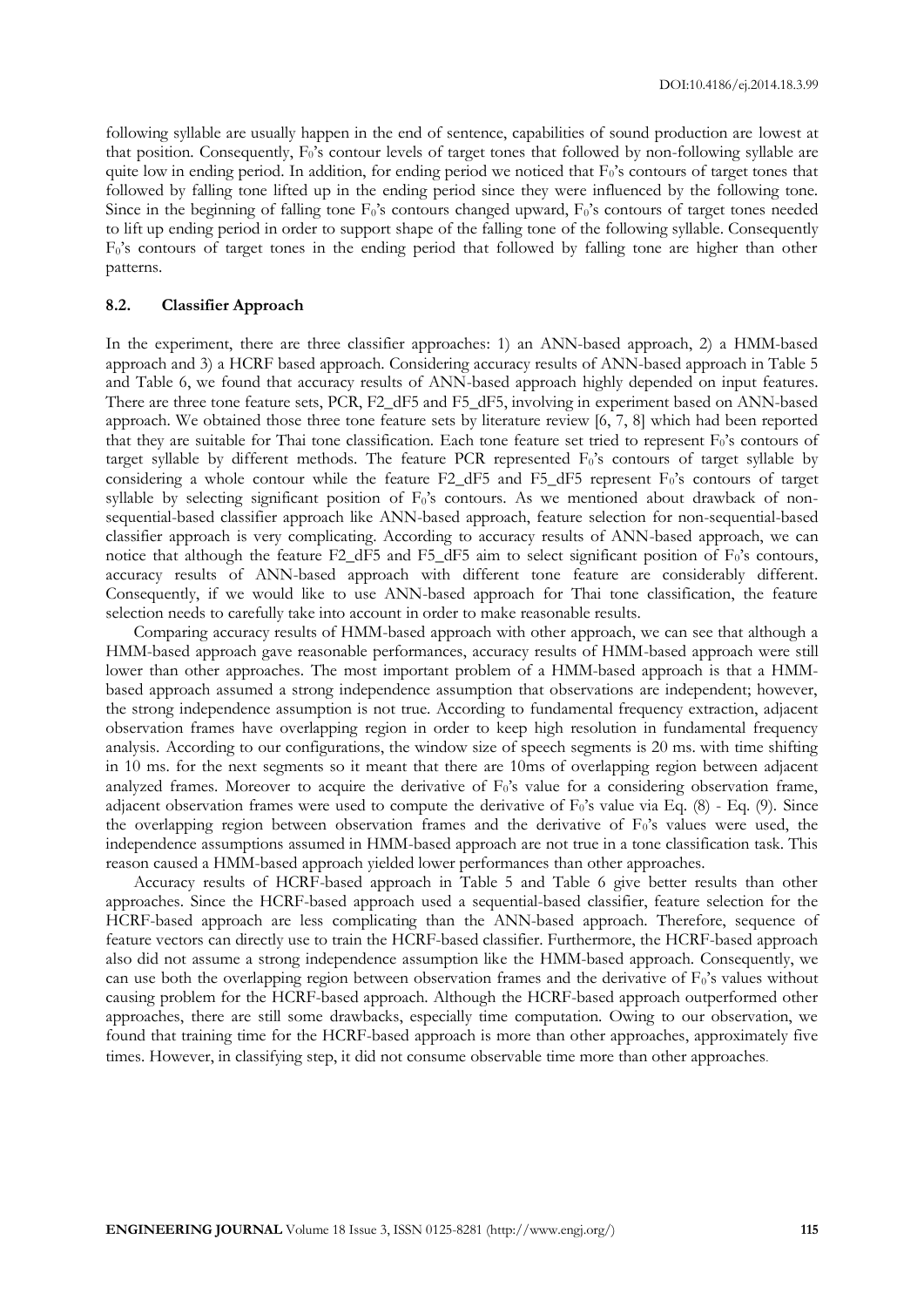# **8.3. Frequency Scaling**

In the experimental setting, we also considered frequency scaling effect since there are some reports [7, 8] which show that changing frequency scale directly affect accuracy results. To investigate in details of frequency scaling effect, F0's contours of each frequency scale are plotted in Fig. 5.



Fig. 5. F<sub>0</sub>'s contours without normalization: on isolated word (a) in Hertz, (b) in Semi-Tone and (c) in ERB-rate and on continuous speech (d) in Hertz, (e) in Semi-tone and (f) in ERB-rate.

As shown in Fig. 5, we can see that  $F_0$ 's contours of each frequency scale are quite similar to each other so this reason described why the results of ANN-based approach with PCR in difference frequency scales are similar. From the result in both scenarios, we also noticed that changing frequency scales, especially from Hertz to other frequency scales ,in particular ERB-rate, highly affect accuracy results and give better performances for ANN-based approaches with other tone feature sets, F2\_dF5 and F2\_dF5\_aF5 than no changing frequency scales in case that normalization techniques are not applied. The results are consistent with reporting by Thubthong's study [7]. Therefore, changing frequency scales are worth for improvement Thai tone classification.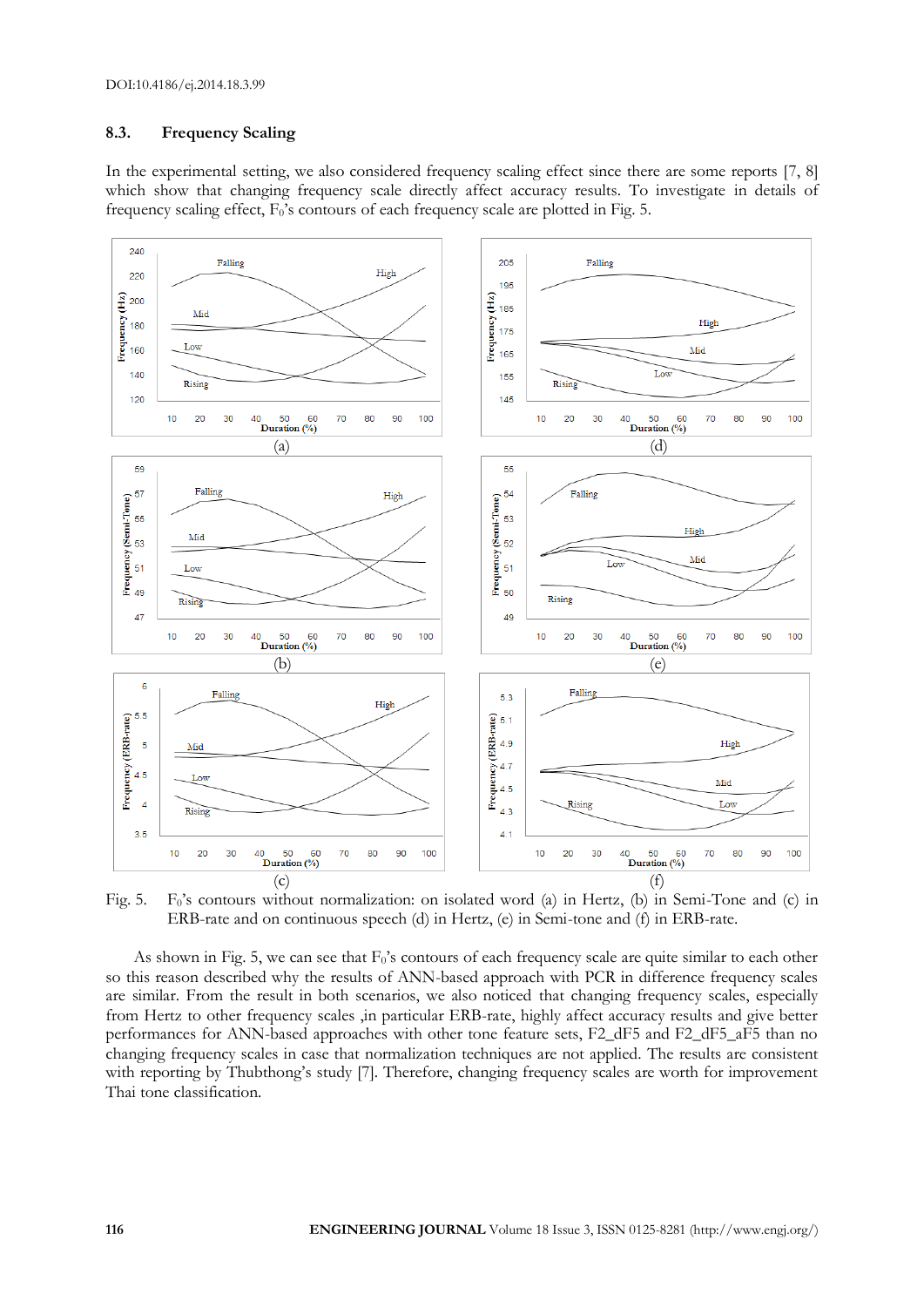# **8.4. Normalization Techniques**

In the experiment, one of important factors that affected accuracy results is a normalization technique. To understand in details of characteristic of each normalization technique, we presented histograms of F<sub>0</sub>'s values in both isolated word scenario and continuous speech scenario as shown in Fig. 6.



Fig. 6. Histograms of  $F_0$  values in ERB-rate: on isolated word (a) without normalization, (b) with mean normalization and (c) with z-score normalization and on continuous speech (d) without normalization, (e) with mean normalization and (f) with z-score normalization.

Based on accuracy results in Table 5 and Table 6, we also found that effects of changing frequency scales are become lower when normalization techniques, z-score normalization technique or mean normalization, are considered. Histograms of  $F_0$ 's values in both scenarios showed that when normalization techniques are not applied, we can notice two peaks of histograms as shown in Fig. 6 (a) and (d) for isolated word scenario and continuous speech scenario respectively. Two peaks were caused by speaker variation especially due to gender so it led to difficulty for training acoustic model that can cover those variations. On the other hand, after z-score normalization technique or mean normalization are applied, according to Fig. 6 (b), (c), (e) and (f), we can see that two peaks are reduced to one peak. Consequently, results of ANN-based approach with normalization techniques highly improved significantly since both two of normalization techniques are effective for reducing speaker variation among speakers especially in case across gender. Note that only histograms of  $F_0$ 's values in ERB-rate scale are shown in Fig. 6. Because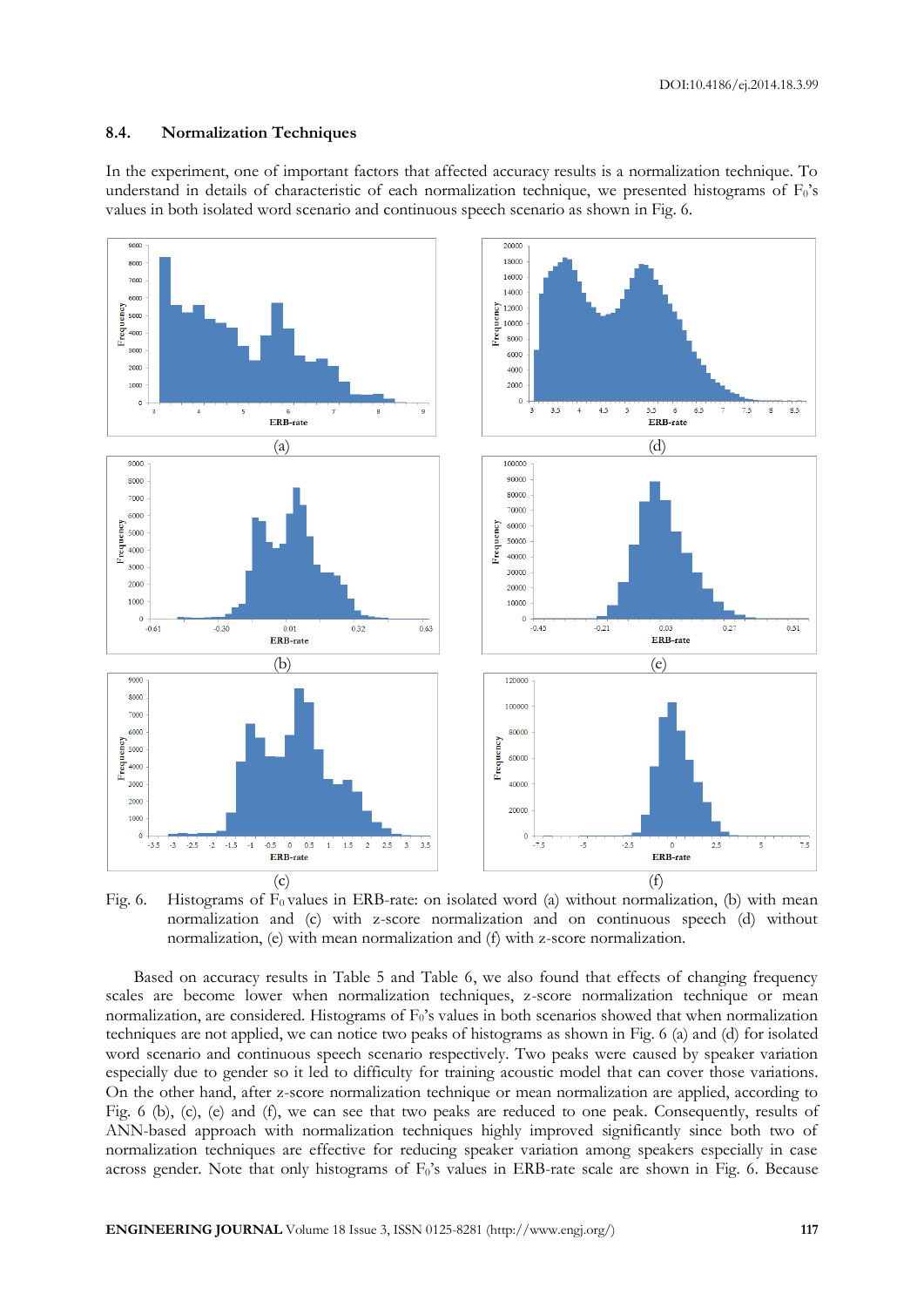histograms of  $F_0$ 's values in other frequency scales also have similar trend as in histograms of  $F_0$ 's values in ERB-rate scale, we therefore presented only histograms of F0's values in ERB-rate scale.

#### **8.5. Tone Features**

To study effects of each tone features, we therefore conducted a statistical testing, paired t-test, so that we would understand that which tone features are appropriate for Thai tone classification. The t-test testing was conducted in each approach separately. We set the significant level for all testing at  $\alpha = 0.05$ . In the experimental setting, there are five tone feature sets: 1) PCR, 2) F2\_dF5, 3) F2\_dF5, 4) F\_dF and 5) F\_dF\_aF. Each approach used different tone feature sets that are suitable for it.

For the ANN-based approach, three tone feature sets, PCR, F2\_dF5 and F5\_dF5 were selected. Testing significant differences between the feature PCR and the feature F2\_dF5 and between the feature PCR and F5\_dF5, we found that in case that normalization techniques were not applied there is no statistical significant difference between the feature PCR and the feature F2\_dF5 and between the feature PCR and F5\_dF5 while if normalization techniques are applied, there are statistical significant differences between the feature PCR and the feature F2\_dF5 and between the feature PCR and F5\_dF5. It meant that normalization techniques are necessary if  $F_0$ 's values and their derivative are used. Based on this investigation, a HMM-based approach and a HCRF based approach take normalization into account by using z-score normalization. The z-score normalization technique is selected since the z-score normalization yield better result than mean normalization in an ANN-based approach. When conducting paired t-test between the F2\_dF5 and F5\_dF5, there is statistical difference between accuracy results of the feature F2\_dF5 and F5\_dF5 in isolated word while there is no significant difference at  $\alpha = 0.05$  in continuous speech scenario. These results led to two issues. The first issue is that in isolated word scenario adding more  $F_0$ 's values significantly improved the performance of an ANN-based approach while the second issue is that in continuous speech scenario adding more  $F_0$ 's values did not enhance accuracy results significantly. The possible reason, that adding more  $F_0$ 's values do not improve accuracy results significantly in continuous speech, is effect of contextual variation since  $F_0$ 's values in case of continuous speech scenario are not stable due to influencing of preceding and following syllable as shown in Fig. 4. Consequently, adding more F<sub>0</sub>'s values do not help to enhance accuracy performances.

In the HMM-based approach, the paired t-test was conducted between the feature F\_dF and the feature F\_dF\_aF. At the significant level at  $\alpha = 0.05$ , there are statistical significant difference between the feature F\_dF and the feature F\_dF\_aF in both isolated word scenario and continuous speech scenario. This testing led to a conclusion that adding acceleration of F<sub>0</sub>'s values significantly improves performance of HMM-based approach. Furthermore, the HCRF-based approach also conducted the paired t-test between the feature F\_dF and the feature F\_dF\_aF at the significant level at  $\alpha = 0.05$ . The results conform to the HMM-based approach that adding acceleration of F<sub>0</sub>'s values really help to improve performance significantly. To show the reason that why adding acceleration of  $F_0$ 's values can improve performance of those approaches, we therefore reported  $\vec{F}_0$ 's of contours, delta of  $F_0$ 's values of contours and acceleration of F0's values of contours as shown in Fig. 7. As we can see from Fig. 7, contours of F0's values, delta of F0's value and acceleration of F0's values can differentiate Thai tones since there are some different characteristics between each tone.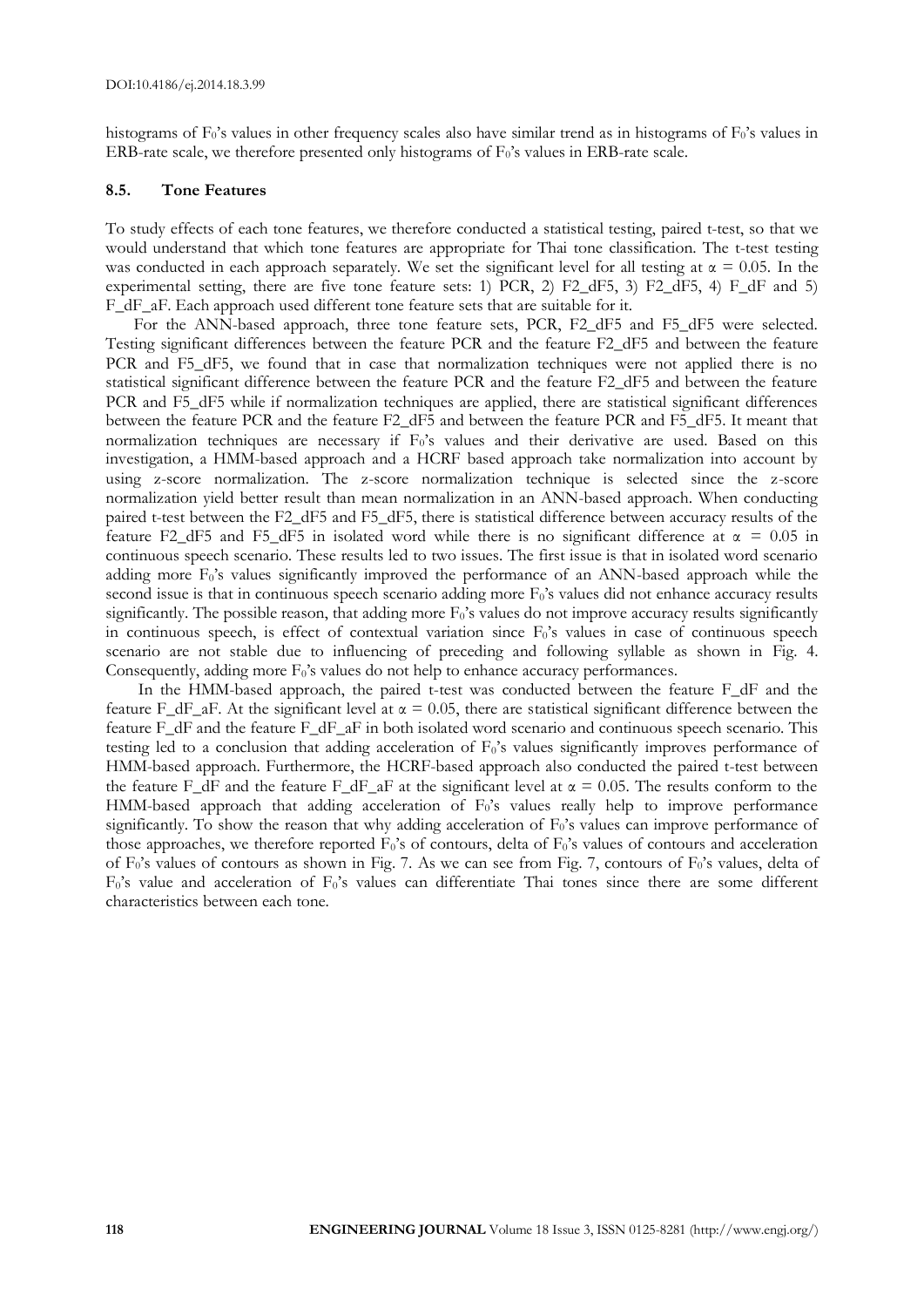

Fig. 7. F<sub>0</sub>'s contours and their derivative's contours: on isolated word (a) F<sub>0</sub> values, (b) delta of F<sub>0</sub> values (c) acceleration of  $F_0$  values and on continuous speech (d)  $F_0$  values, (e) delta of  $F_0$  values and (f) acceleration of  $F_0$  values.

Based on results and our discussions in many aspects for an ANN-based approach in both isolated word scenario and continuous speech scenario, the results and discussions led to three findings. The first finding is that F<sub>0</sub>'s contours alone are not sufficient enough to identify Thai tones correctly since the feature PCR gives quite low performances when comparing others. The first finding conforms to Tian's study [18] that F<sub>0</sub>'s contours lack ability to classify tones correctly in Mandarin. In the second finding, changing frequency scales are not necessary for tone feature set, PCR, while changing frequency scales are highly essential to improve Thai tone classification for tone feature sets, F2\_dF5 and F2\_dF5\_aF5 in case that normalization techniques are not considered. The third finding is that necessities of changing frequency scales are alleviated if normalization techniques are applied. In addition, the best configuration for ANN-based approach obtained from tone feature set, F2\_dF5\_aF5, with z-score normalization and changing frequency scale to ERB-rate conforms to Thubthong's study [7] instead of Tan's study [8]. Therefore, we applied only z-score normalization for a HMM-based approach and a HCRF-based approach as we had already mentioned in experimental setting.

Results in both scenarios of HMM-based approach indicated that  $aF_0$  can help to improve performances of HMM-based approach. Based on Thubthong's study [7], they had an assumption that a HMM-based approach is not good enough for Thai tone classification task. They therefore proposed an ANN-based approach for Thai tone classification. However, they still do not prove that assumption. In the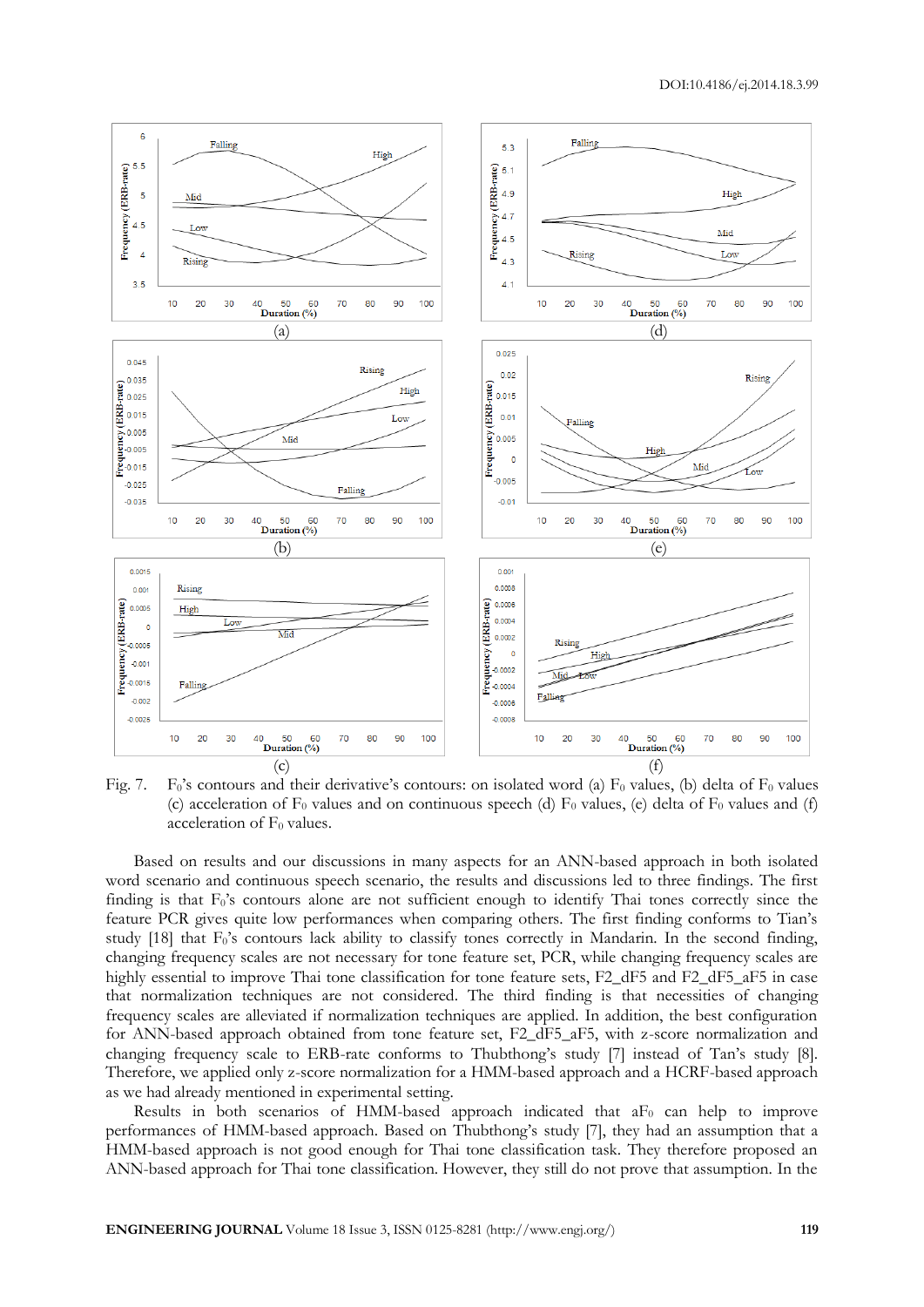experiment, we have already shown that an ANN-based approach outperform a HMM-based approach for Thai tone classification as Thubthong's assumption.

Considering our approach, HCRF-based approach, we can notice that the tone feature F\_dF\_aF gave better performances than the tone feature F\_dF. After conducting paired t-test, we also found that there is statistical significant difference between the feature F\_dF and the feature F\_dF\_aF in both isolated word scenario and continuous speech scenario at the significant level at  $\alpha = 0.05$ . We therefore can conclude that aF feature can enhance performances of HCRF-based approach significantly.

Furthermore, our results also indicat that a HCRF-based approach with F\_dF\_aF set in ERB-rate scale normalized by z-score normalization technique outperforms other baselines in both scenarios and yields the best result in the experiment.

#### **9. Conclusion**

This article has introduced a HCRF-based approach, which is a novel approach for Thai tone classification, with appropriate configurations for identifying five different Thai tones. In our study, the HCRF-based approach were reported that it give better results than other approaches, especially approach that had been reported as the best for Thai tone classification. Furthermore, this article presented empirical study of configurations of Thai tone classification in four aspects regarding classifier, frequency scaling, normalization technique and tone features. The study also further discuss about effect of contextual variation in continuous speech scenario. We compared a HCRF-based approach with an ANN-based approach and a HMM-based approach for Thai tone classification in both isolated word scenario and continuous speech scenario. Accuracy results in both scenarios indicated that a HCRF-based approach with the tone feature F\_dF\_aF, ERB-rate scaling and the z-score normalization technique outperforms other approaches. Moreover, in the experiments we found that necessities of changing frequency scales are alleviated if normalization techniques are applied. Besides, we also confirm Thubthong's configurations [7] that are suitable for an ANN-based approach in Thai tone classification which contrasted with Tan's finding [8]. We also found other findings that  $F_0$ 's contours alone are not sufficient enough to identify Thai tones correctly. This finding is similar to Mandarin which reported by Tian's study [18].

For our future directions, we planned to study other acoustic features, which can improve performances of Thai tone classification since a HCRF-based approach had supported incorporating other acoustic features well. We also plan to applied Thai tone classification based on HCRF-based approach into Thai ASR systems in order to enhance performances for identifying Thai words that have many different meanings relied on tonal sound.

# **Acknowledgement**

This research was sponsored by Graduate School Chulalongkorn University. Student fee and student's monthly allowance were provided by the Chulalongkorn University Graduate Scholarship to commemorate the 72nd Anniversary of His Majesty King Bhumibol Adulyadej.

# **References**

- [1] L. R. Rabiner, "A tutorial on hidden Markov models and selected applications in speech recognition," in *Proceedings of the IEEE*, 1989, pp. 257-286.
- [2] J. Glass, "A probabilistic framework for segment-based speech recognition," *Computer, Speech, and Language*, vol. 17, no. 2-3, pp. 137–152, Apr-Jul 2003.
- [3] Y.-H. Sung and D. Jurafsky, "Hidden conditional random fields for phone recognition," in *Proceedings of Automatic Speech Recognition Understanding Workshop*, Meran, Italy, 2009, pp. 107-112.
- [4] H. Wei, X. Wang, H. Wu, D. Luo, and X. Wu, "Exploiting prosodic and lexical features for tone modelling in a conditional random field framework," in *Proceedings of Acoustics, Speech and Signal Processing*, Las Vegas, Nevada, USA, 2008, pp. 4549-4552.
- [5] H. Q. Nguyen, P. Nocera, E. Castelli, and L. T. Van, "Using tone information for Vietnamese continuous speech recognition," in *Proceedings of Research, Innovation and Vision for the Future*, 2008, pp. 103-106.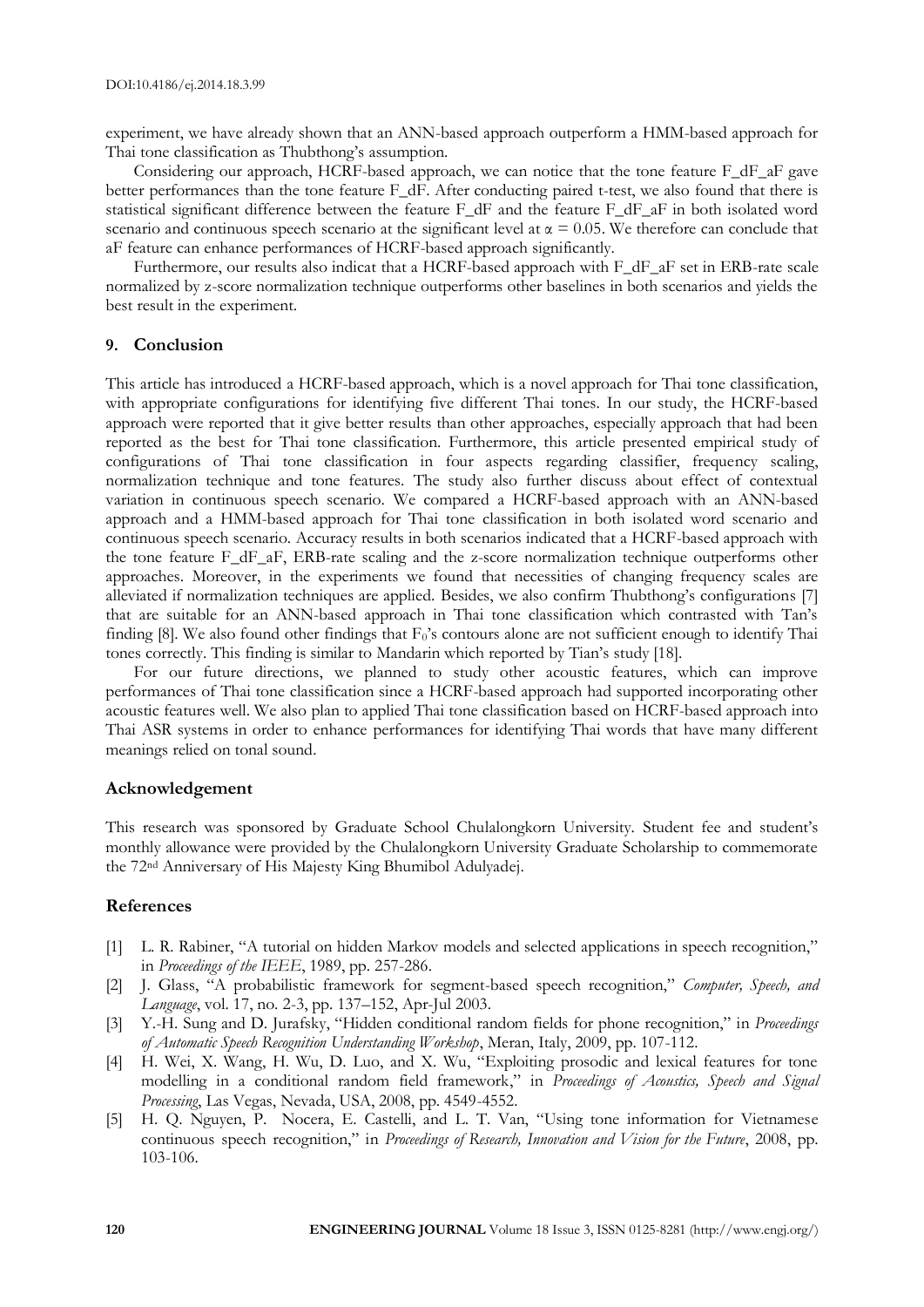- [6] N. Thubthong, B. Kijsirikul, and A. Pusittrakul, "A method for isolated Thai tone recognition using combination of neural networks," *Computational Intelligence*, vol. 18, no. 3, pp. 313-335, 2002.
- [7] N. Thubthong and B. Kijsirikul, "An empirical study for constructing Thai tone models," in *Proceedings of the 5th Symposium on Natural Language Processing and Oriental COCOSDA Workshop*, 2002, pp. 179–186.
- [8] L. Tan, M. Karnjanadecha, and T. Khaorapapong, "A study of tone classification for continuous Thai speech recognition," in *Proceedings of 8th International Conference on Spoken Language Processing*, Jeju Island, Korea, 2004, pp. 3033-3036.
- [9] S. Maleerat, N. Supot, and H. Choochart, "Tone classification for isolated Thai words using multilayer perceptron," in *Proceedings of the World Congress on Engineering and Computer Science*, 2009, pp. 1322-1325.
- [10] A. Tungthangthum, "Tone recognition for Thai," in *Proceedings of IEEE Asia-Pacific Conf. Circuits and System*, 1998, pp. 157–160.
- [11] Z. Xing, J. Pei, and E. Keogh, "A brief survey on sequence classification," *ACM Special Interest Group on Knowledge Discovery in Data Explorations*, vol. 12, no. 1, pp. 40-48, Jun, 2010.
- [12] A. Gunawardana, M. Mahajan, A. Acero, and J. C. Platt, "Hidden conditional random fields for phone classification.", In Proceedings of 9th International Conference on Spoken Language Processing, Lisbon, Portugal, 2005, pp. 1117-1120.
- [13] N. Kertkeidkachorn, S. Vorapatratorn, S. Tangruamsub, P. Punyabukkana, and A. Suchato, "Contribution of spectral shapes to tone perception," in *Proceedings of 13th Annual Conference of the International Speech Communication Association*, Portland Oregon, USA, 2012.
- [14] S. Luksaneeyanawin, "Intonation in Thai," in *Intonation Systems a Survey of Twenty Languages*, Cambridge University Press, 1998, ch. 21, pp. 376–394.
- [15] T. Lee, P. C. Ching, L. W. Chan, Y. H. Cheng, and B. Mark, "Tone recognition of isolated Cantonese syllables," *IEEE Transactions on Speech Audio Processing*, vol. 3, no. 3, pp. 204–209, May, 1995.
- [16] F. H. L. Jian, "Classification of Taiwanese tones based on pitch and energy movement," in *Proceedings of International Conference on Spoken Language Processing*, 1998, pp. 329–332.
- [17] L. Xu, W. Zhang, N. Zhou, C.Y. Lee, Y. Li, X. Chen, and X. Zhao, "Mandarin Chinese tone recognition with an artificial neural network," *Journal of Otology*, vol. 1, no. 1, pp. 30–34, Jan, 2006.
- [18] Y. Tian, J.-L. Zhou, M. Chu, and E. Chang, "Tone recognition with fractionized models and outlined features," in *Proceedings of Acoustics, Speech, and Signal Processing*, 2004, pp. 105-108.
- [19] J. Dong and C. Li, "A comparative study of the classification techniques in isolated Mandarin syllable tone recognition," in *Proceedings of the 49th Annual Southeast Regional Conference*, 2011, pp. 263-269.
- [20] H. Q. Nguyen, P. Nocera, E. Castelli, and T. V. Loan, "Tone recognition of Vietnamese continuous speech using Hidden Markov Model," In *Proceedings of Communications and Electronics*, 2008, pp. 235–239.
- [21] J. Lafferty, A. McCallum, and F. Pereira, "Conditional random fields: Probabilistic models for segmenting and labelling sequence data," In *Proceedings of the Eighteenth International Conference on Machine Learning*, 2001, pp. 282–289.
- [22] Y.-H. Sung, "Hidden Conditional Random Fields for Speech Recognition," Ph.D. Thesis, Stanford University, 2010.
- [23] S. Kasuriya, V. Sornlertlamvanich, P. Cotsomrong, S. Kanokphara, and N. Thatphithakkul, "Thai speech corpus for speech recognition," in *International Conference on Speech Databases and Assessments Oriental-COCOSDA*, 2003, pp. 54-61.
- [24] C. Wutiwiwatchai and S. Furui, "Thai speech processing technology: A review," *Speech Communication*, vol. 49, no. 1, pp. 8-27, Jan, 2007.
- [25] C. Wutiwiwatchai, K. Thangthai, and P. Sertsi, "Thai ASR development for network-based speech translation," presented at *International Conference on Speech Databases and Assessments Oriental-COCOSDA*, 2012.
- [26] Speech, Music and Hearing part of School of Computer Science and Communication. WaveSurfer. [Online]. Available: http://www.speech.kth.se/wavesurfer/, [Accessed: 7 February 2012].
- [27] P. Boersma, and D. Weenink, Praat 5. 3.11. (2011). A System for Doing Phonetics by Computer. [Online]. Available: http: http://www.fon.hum.uva.nl/praat/
- [28] P. Boersma "Accurate short-term analysis of the fundamental frequency and the harmonics-to-noise ratio of a sampled sound," in *Proceedings of 17 Institute of Phonetic Sciences*, University of Amsterdam, 1993, pp. 97-110.
- [29] S. Nissen, Fast Artificial Neural Network Library (FANN). [Online]. Available: http://leenissen.dk/fann/wp, [Accessed: 7 February 2012].

**ENGINEERING JOURNAL** Volume 18 Issue 3, ISSN 0125-8281 (http://www.engj.org/) **121**